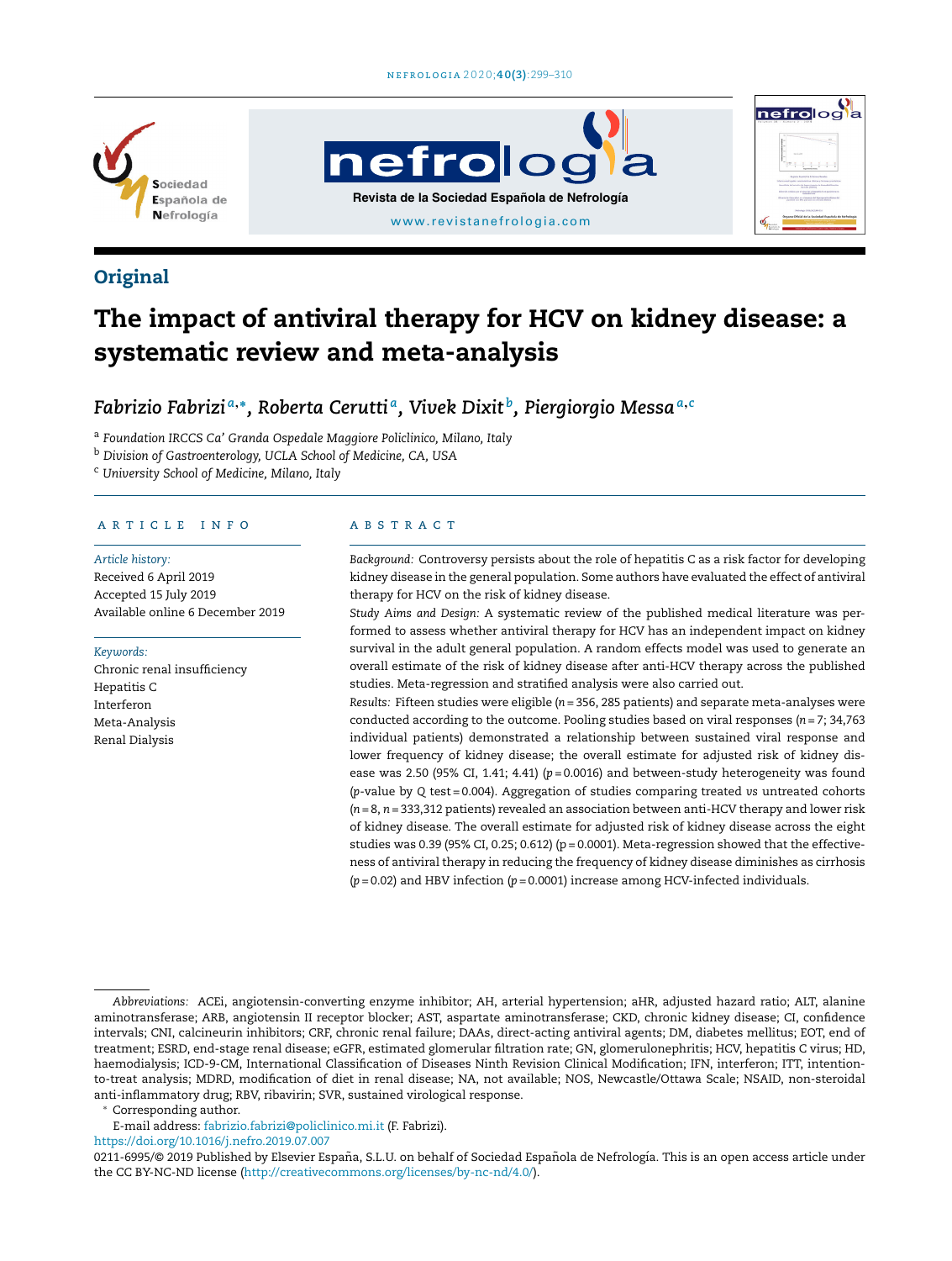*Conclusions:* Antiviral therapy for HCV lowers the risk of kidney disease among HCV-infected individuals. Studies to understand the mechanisms underlying this association are ongoing. © 2019 Published by Elsevier España, S.L.U. on behalf of Sociedad Española de Nefrología. This is an open access article under the CC BY-NC-ND license [\(http://creativecommons.](http://creativecommons.org/licenses/by-nc-nd/4.0/)

[org/licenses/by-nc-nd/4.0/\)](http://creativecommons.org/licenses/by-nc-nd/4.0/).

## Impacto de la terapia antiviral para VHC en las enfermedades renales: revisión sistemática y meta-análisis

#### r e s u m e n

*Antecedentes:* Sigue existiendo controversia acerca del rol de la hepatitis C como factor de riesgo de desarrollo de enfermedades renales en la población general. Algunos autores han evaluado el efecto de la terapia antiviral para el VHC en el riesgo de enfermedad renal.

*Objetivos y diseno˜ del estudio:* Se realizó una revisión sistemática de la literatura médica publicada, para evaluar si la terapia antiviral para el VHC tenía un impacto independiente en la supervivencia renal en la población adulta general. Se utilizó un modelo de efectos aleatorios para generar una estimación general del riesgo de enfermedad renal tras la terapia anti-VHC, entre los estudios publicados. También se realizaron análisis de meta-regresión y estratificados.

*Resultados:* Quince estudios resultaron elegibles (*n* = 356, 285 pacientes), realizándose metaanálisis separados con arreglo al resultado. Los estudios agrupados basados en las respuestas virales (*n* = 7; 34.763 pacientes individuales) demostraron una relación entre la respuesta viral sostenida y la menor frecuencia de enfermedad renal; la estimación general para el riesgo ajustado de enfermedad renal fue de 2,5 (95% IC, 1,41; 4,41) (*p* = 0,0016), encontrándose una heterogeneidad entre estudios (valor *p* con prueba *Q* = 0,004). La suma de estudios comparativos de cohortes tratadas *vs* no tratadas (*n* = 8, *n* = 333.312 pacientes) reveló una asociación entre la terapia anti-VHC y el menor riesgo de enfermedad renal. La estimación general para el riesgo ajustado de enfermedad renal entre ocho estudios fue de 0,39 (95% IC, 0,25; 0,612) (p = 0,0001). La meta-regresión reflejó que la efectividad de la terapia antiviral para reducir la frecuencia de enfermedad renal disminuye a medida que aumentan los casos de cirrosis (*p =* 0,02) e infección por VHB (*p =* 0,0001) entre los individuos infectados de VHC.

*Conclusiones:* La terapia antiviral para el VHC disminuye el riesgo de enfermedad renal entre los individuos infectados de VHC. Son continuos los estudios para comprender los mecanismos subyacentes a esta asociación.

> © 2019 Publicado por Elsevier España, S.L.U. en nombre de Sociedad Española de Nefrología. Este es un artículo Open Access bajo la licencia CC BY-NC-ND ([http://](http://creativecommons.org/licenses/by-nc-nd/4.0/) [creativecommons.org/licenses/by-nc-nd/4.0/\)](http://creativecommons.org/licenses/by-nc-nd/4.0/).

## Introduction

Hepatitis C is one of the main causes of liver cirrhosis worldwide<sup>[1](#page-10-0)</sup>. In addition to its effects in the liver, chronic hepatitis C virus infection shows extra-hepatic activity in various organs and tissues including kidneys<sup>[1](#page-10-0)</sup>. Recent evidence suggests a link between hepatitis C virus infection and chronic kidney disease<sup>[2](#page-10-0)</sup>. Chronic HCV and CKD are major public health issues all over the world; globally, an estimated 71 million people have chronic hepatitis C infection and the rate of CKD in the adult general population of industrialized countries is around 10-15%<sup>[3](#page-10-0)</sup>.

Conventional risk factors for developing chronic kidney disease include diabetes mellitus, arterial hypertension, smoking, metabolic syndrome and increasing age; however, these factors do not fully explain the current frequency of chronic kidney disease in the adult general population of developed world. A systematic review with meta-analysis of cross-sectional/longitudinal studies (n= 15; 2,299,134 unique patients) recently demonstrated a relationship between positive anti-HCV serologic status and increased risk of chronic kidney disease; the summary estimate for adjusted hazard ratio was 1.5[4](#page-10-0) (95% Confidence Interval, 1.26; 1.87, P = 0.0001) $^4$ .

Novel data show that sustained viral response with interferon-based regimens leads to an improvement of hepatic and extra-hepatic outcomes, such as reduction rates of stroke, acute coronary syndrome, and better kid-ney survival<sup>[5](#page-10-0)</sup>. In a prospective French study, 668 cirrhotic patients (50.5%) underwent antiviral treatment for HCV and achieved SVR; they had a lower risk of cardiovascular (HR, 0.42; 95% CI, 0.25-0.69; P = 0.001) and infectious (HR, 0.44; 95% CI, 0.29-0.[6](#page-10-0)8; P<0.001) events<sup>6</sup>. In a retrospective analysis performed at the VA Greater Los Angeles Healthcare System (n= 523 HCV-infected patients), patients who reached

## *Palabras clave:* Insuficiencia renal crónica Hepatitis C Interferón Meta-Análisis Diálisis renal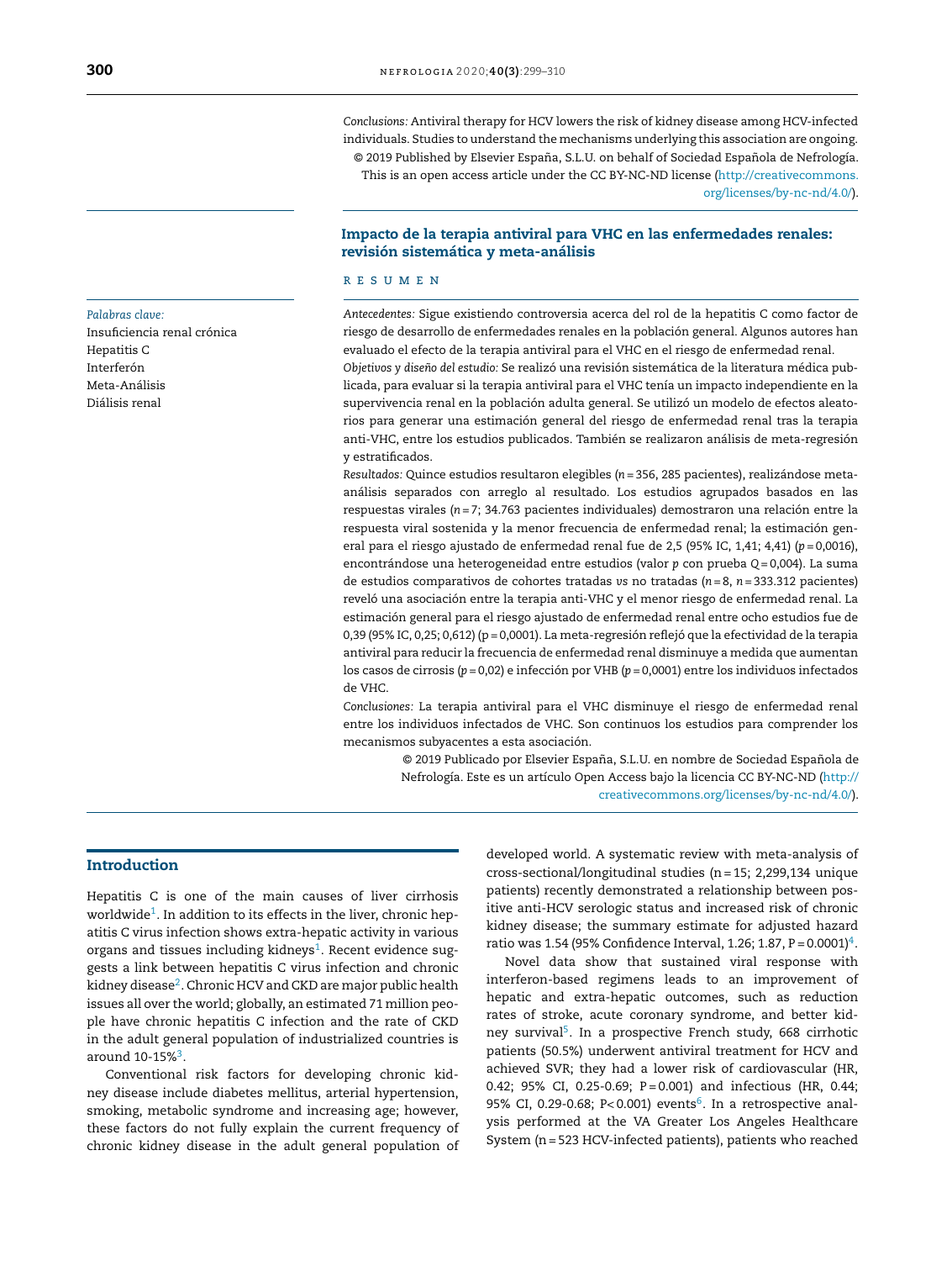SVR12 had a lower decline in GFR compared with those who did not achieve SVR12,  $3.1 \text{ mL/min} + 0.75 \text{ mL/min}$  per  $1.73 \text{m}^2$ vs. 11 mL/min <u>+</u> 2.81 mL/min per 1.[7](#page-10-0)3m<sup>2</sup> (P = 0.002)<sup>7</sup>. However, these results have not been confirmed by others<sup>[8](#page-10-0)</sup>.

The aim of this study was to review the available evidence on the impact of antiviral therapies for HCV on the risk of kidney disease in the adult general population by performing a systematic review of the literature with a meta-analysis of clinical observational studies.

## Material and methods

This work is in agreement with the Preferred Reporting Items for Systematic reviews and Meta-Analyses statement (Supple-mental File 1)<sup>[9](#page-10-0)</sup>.

#### *Search Strategy and Data Extraction*

Two authors (F.F., and V.D.) independently reviewed Englishlanguage citations from the National Library of Medicine's Medline database from 1989 through June 30, 2018. Data on HCV status were not available before 1989, when the first assay for HCV was manufactured. We conducted our search by four Medline databases engines (Embase, Grateful Med, Ovid, and PubMed). Our Medline search was limited to human studies. We applied the following algorithm in medical subject heading and in free text words: ("HEPATITIS C" or"HCV" or "HEPATITIS C VIRUS INFECTION" or "HCV INFECTION" or"ANTIBODY POSITIVE SEROLOGIC STATUS" or"ANTI-HCV") and ("CHRONIC KIDNEY DISEASE" or "CKD" or "END-STAGE RENAL DISEASE" or "ESRD" or "GLOMERU-LONEPHRITIS" or"GN" or"LOW GLOMERULAR FILTRATION RATE" or"low GFR" or"KIDNEY DISEASE" or"KIDNEY EVENTS") and ("INTERFERON" or"IFN" or"pegylated-INTERFERON" or"peg-IFN" or "RIBAVIRIN" or"RBV") and ("DIRECT-ACTING ANTIVIRAL AGENTS" or "DAAs") and ("SUSTAINED VIROLOG-ICAL RESPONSE" or"SUSTAINED VIRAL RESPONSE" or"SVR" or "CURE") and ("HAZARD RATIO" or "HR" or "INTERNATIONAL RATE RATIO" or "IRR" or "ODDS RATIO" or"OR"). An additional search was performed with electronic searches of the Cochrane Library; manual searches of selected specialty journals were done to identify all pertinent literature. Reference lists from qualitative topic reviews and published clinical studies were also searched. It was previously demonstrated that a Medline search alone might not be sensitive enough $^{10}\cdot$  $^{10}\cdot$  $^{10}\cdot$ Data on study design, study period, patient characteristics, HCV prevalence, antiviral therapy towards HCV, and kidney disease outcomes were abstracted. Authors of selected papers were contacted to obtain missing data and only data from individuals with known HCV status were included in the meta-analysis. Consensus was achieved for all data. Studies were compared to eliminate duplicate reports for the same patients, which included contact with investigators when necessary. Eligibility and exclusion criteria were pre-specified. Our search was limited to human studies that were published in the English literature.

### *Inclusion Criteria*

Studies were included if they met the following inclusion criteria: (1) they presented original data from cohort and longitudinal studies; (2) the outcome of interest was clearly defined as the risk of occurrence (or deterioration) of kidney disease after antiviral therapy among HCV-positive patients; (3) they provided adjusted risk estimates and their confidence intervals. We considered both case-control studies and cohort studies as eligible for inclusion in the analysis. If data on the same population were duplicated in more than one study, the most recent study was included in the analysis.

#### *Ineligible Studies*

Studies were excluded if they reported inadequate data on the rate of kidney disease in the HCV- infected population after antiviral therapy towards HCV (e.g., incomplete information on HCV status or antiviral therapy or renal outcomes). Unpublished studies, studies that were only published in abstract form or as interim reports were excluded; letters and review articles were not considered for this systematic review.

#### *Quality Assessment*

The quality of the 15 studies was appraised using a scale adapted from the 'Newcastle/Ottawa Scale (NOS)'<sup>[11](#page-10-0)</sup>. The Newcastle-Ottawa scale is a scoring system that assesses every aspect of an observational epidemiologic study from a methodological point of view. When a study included relevant information that could be associated with the NOS, one point was added. Seven items in cross-sectional studies and eight items in cohort and case-control studies that could be related to the NOS were identified. Therefore, cross-sectional studies assigned 8-10, 6-7, 4-5, or 0-3 points (stars) were evaluated as very good, good, satisfactory or unsatisfactory studies, respectively. Similarly, cohort/case-control studies with 7-9, 5- 6, 4 and 0-3 points (stars) were identified as very good, good, satisfactory or unsatisfactory, respectively.We carried out subgroup analyses based on those studies provided with very good quality. Data extraction and quality scoring were performed independently by two reviewers (F.F. and V.D.) and the results were merged by consensus. The complete protocol for quality scoring is available on-line (see Supplemental File 2).

#### *Outcomes measures*

The primary end point was to provide adjusted estimates of the risk (and 95% CIs) of kidney disease among HCV-infected population after antiviral therapy for HCV. Multivariate analysis was made to estimate the independent effect of anti-HCV therapy on the frequency of kidney disease after adjustment for potential confounders (covariates) (e.g., age, gender, race/ethnicity, diabetes mellitus, and others). Cox proportional hazard regression analysis was carried out to assess the effect of antiviral therapy for HCV per se on the risk of kidney disease after adjustment for differential follow-up time and distribution of potential confounders.

#### *Data Synthesis and Analysis*

We weighted the study-specific log hazard ratios by the inverse of their variance to obtain a pooled effect estimate and its 95% confidence intervals. For each study, we used the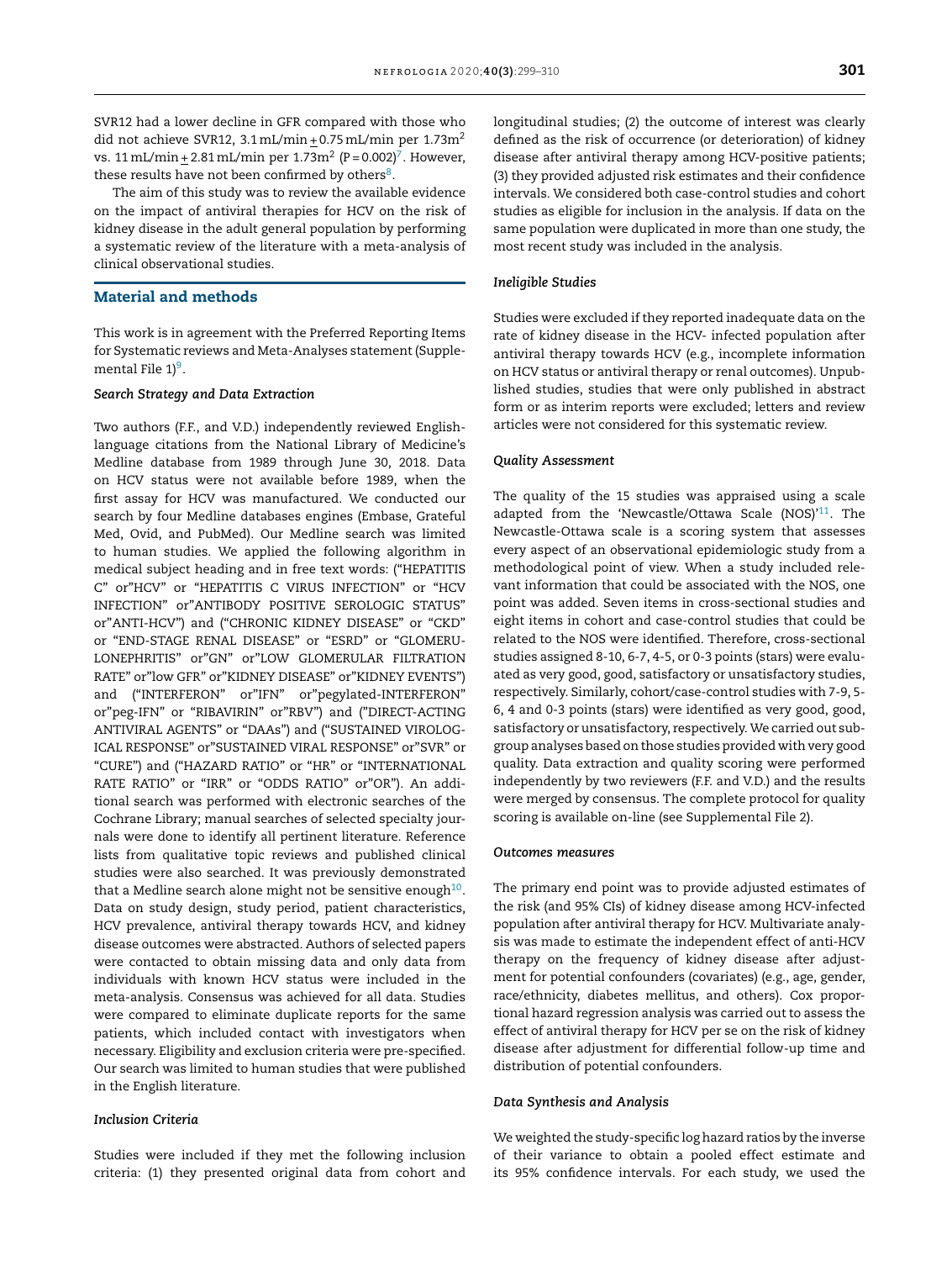

estimate of the effect measure that was adjusted for the largest number of confounders. We present both fixed-effects and random-effects pooled estimates but use and report the latter when heterogeneity was present. We used the random-effects approach, as described by DerSimonian and Laird<sup>[12](#page-10-0)</sup> , Cochrane Q–test was used for quantifying the heterogeneity $^{13}.$  $^{13}.$  $^{13}.$ The  $I^2$  statistic, which is the percentage of total variation across studies due to heterogeneity rather than chance, was also calculated $^{14}$  $^{14}$  $^{14}$ . The null hypothesis of this test is the absence of heterogeneity. We explored the origin of heterogeneity by stratified analysis and meta-regression technique. Subgroup or stratified analysis and meta-regression were pre-specified. Stratified analysis was made by restricting the analysis to subgroups of studies defined by study characteristics (such as country of origin, response to antiviral therapy, and others). Meta-regression was performed in order to look at simultaneously the effects of multiple (continuous and categorical) covariates on the outcome of interest. We performed random-effects meta-regression using the method of moments or maximum likelihood approaches where appropriate. Publication bias was assessed by the Egger test for funnel-plot asymmetry. All analyses were done with the statistical package Comprehensive Meta-Analysis (CMA), version 2.0 (Biostat Inc., USA, 2005). The 5% significance level was adopted for  $\alpha$  risk. Every estimate was given with its 95% Confidence Intervals.

#### Results

#### *Literature Review*

As shown in Figure 1, we retrieved 4,533 articles and 197 fulltext papers were assessed for eligibility. The list of the 197 full-text papers is reported in the Supplemental File 3. Fifteen studies met our inclusion criteria; these were published in 13 papers [Figure 1] and carried out in 3 continents (n= 356,825

patients)<sup>[15–27](#page-10-0)</sup>. Thus, some studies reported data on more than one kidney disease outcome, but each cohort was represented once in any meta-analysis. There was a 100% concordance between reviewers with respect to final inclusion and exclusion of studies reviewed based on the predefined inclusion and exclusion criteria.

We included studies where the diagnosis of HCV infection was done by testing for anti-HCV antibody in serum[15,16,18,21,22,26,27](#page-10-0) . Information on HCV serological status was collected at the time of enrolment. Surveys based on the diagnosis of HCV infection by administrative data (ICD-9-CM codes) were also considered<sup>17,19,20,23-25</sup>.

Some authors defined the presence of kidney disease by ICD-9-CM codes $17,19,20,23-25$ ; others adopted assessment of eGFR[15,16,18,21,22,26,27](#page-10-0) .

Many studies adopted the Cox proportional hazard model to examine the independent association of antiviral therapy with outcomes; one study used the multivariable Poisson regression model<sup>[26](#page-10-0)</sup>. Conventional regression analyses were conducted in two papers<sup>[16,18](#page-10-0)</sup>. Some authors have performed the propensity score methods to obtain better control for confounding<sup>[19,24,25,27](#page-10-0)</sup>.

## *Patient characteristics*

[Tables](#page-4-0) 1–4 report some salient demographic and clinical characteristics of subjects enrolled in the included studies. The mean age of patient cohorts ranged from 39.8 to 58 years. The gender distribution ranged from 49.6% to 97.1% male. Five studies were from Asia; six and four from U.S. and Europe, respectively. The average follow-up ranged between 1.8 to 8.2 years. [Table](#page-5-0) 5 gave information on study design and anti-viral therapy.

As listed in [Table](#page-6-0) 6, there was large heterogeneity in the definition of the outcome. The majority of studies addressed the incidence of kidney disease after antiviral therapy among patients with HCV infection $15-17,19-27$ . One report evaluated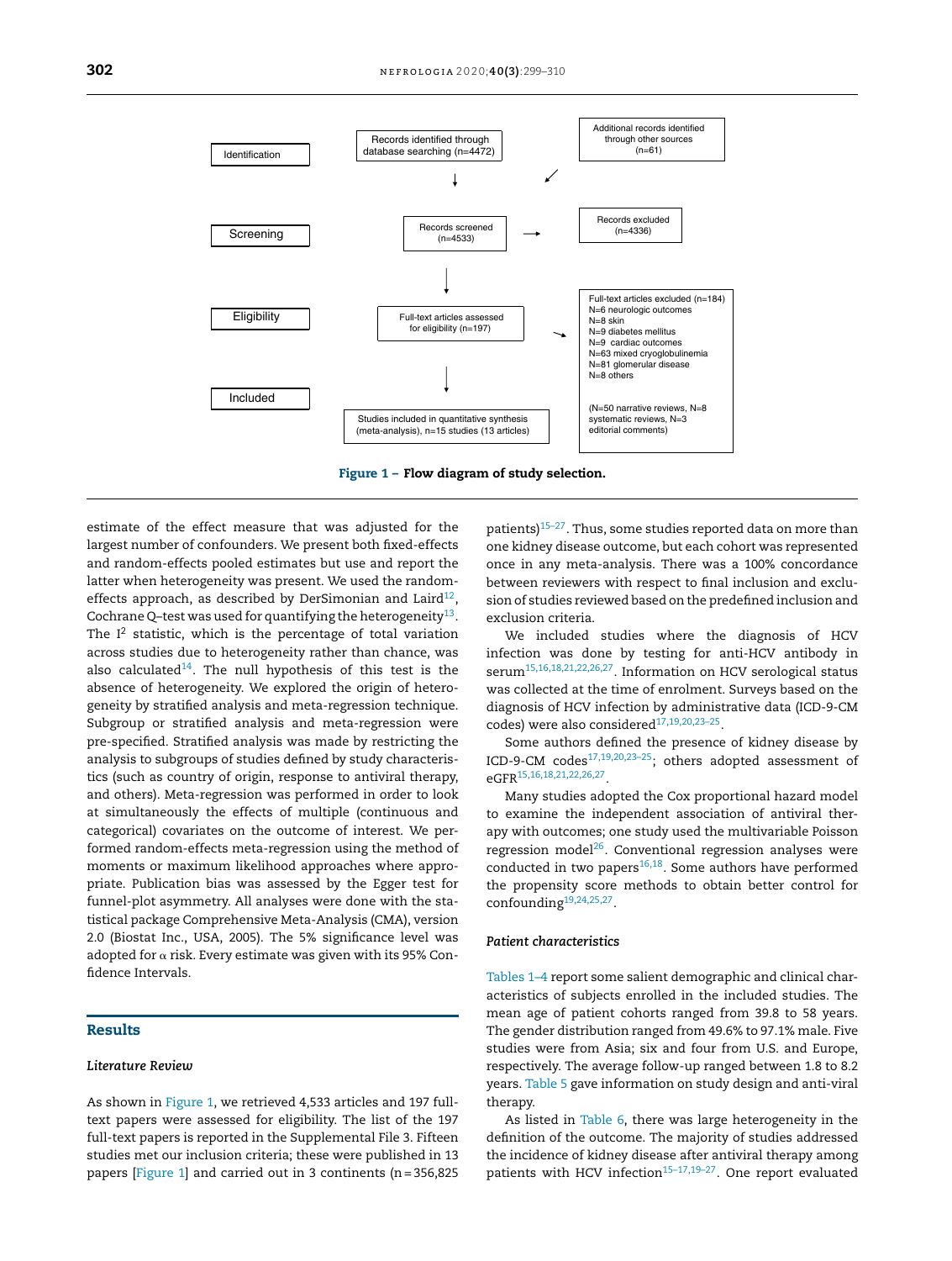<span id="page-4-0"></span>

| Table 1 – Studies included in the meta-analysis (demographic and clinical characteristics at baseline) (SVR-based results). |             |             |                |                          |                         |               |  |
|-----------------------------------------------------------------------------------------------------------------------------|-------------|-------------|----------------|--------------------------|-------------------------|---------------|--|
| Authors                                                                                                                     | Country     | Patients, n | Follow-up, yrs | Anti-HCV positive pts, n | Age, yrs                | <b>SVR</b>    |  |
| Arase Y, et al., 2011                                                                                                       | Japan       | 650         | 6.5            | 650                      | $57.4 + 11.7$           | 210 (32%)     |  |
| Ble M, et al., 2014                                                                                                         | Spain       | 175         | $3.8(1-9)$     | 175                      | 55 (33-84)              | 75 (42.8%)    |  |
| Leone S, et al., 2016                                                                                                       | Italy       | 340         | <b>NA</b>      | 340                      | $(35.8 - 43.5)$<br>39.8 | 102 (30%)     |  |
| Berenguer J, et al., 2017                                                                                                   | Spain       | 1,625       | $5.4(3.5-7.1)$ | 1,625                    | $40(37-43)$             | 628 (38.6%)   |  |
| Mahale P, et al., 2017 (1)                                                                                                  | <b>USA</b>  | 31,143      | $5.1(2.9-7.2)$ | 31,143                   | 50.8                    | 10,575(33.9%) |  |
| Kovari H, et al., 2017                                                                                                      | Switzerland | 626         | 8.2            | 626                      | 49 (43-53)/50 (45-55)*  | 345 (55.1%)   |  |
| Satapathy S, et al. 2018                                                                                                    | <b>USA</b>  | 204         | 5.5            | 204                      | $55 + 7$                | 145 (71%)     |  |

<sup>∗</sup> SVR *vs*. no SVR

## Table 2 – Studies included in the meta-analysis (demographic and clinical characteristics at baseline) (treated *vs.* untreated).

| Authors                    | Country    | Patients, n | Follow-up, yrs                     | Anti-HCV positive pts, n | Age, yrs                                        |
|----------------------------|------------|-------------|------------------------------------|--------------------------|-------------------------------------------------|
| Satapathy S, et al. 2012   | <b>USA</b> | 552         |                                    | 552                      | $50 + 10.6$                                     |
| Hsu Y, et al. 2014         | Taiwan     | 2,822       | $3.78 + 2.2/3.59 + 2.1^*$          | 2,822                    | $54.9 + 8/55 + 8^*$                             |
| Chen Y, et al., 2015       | Taiwan     | 8,747       | $3.2 + 2.1/4.7 + 1.8$ <sup>*</sup> | 8,747                    | $54 + 11/55.7 + 15^*$                           |
| Hsu Y, et al., 2015        | Taiwan     | 37,152      | $3.3 + 2.4/3.2 + 2.4^*$            | 37,152                   | $51.8/51.7*$                                    |
| Mahale P, et al., 2017 (2) | <b>USA</b> | 158,097     | 5.1                                | 158,097                  | $50.8/52.3*$                                    |
| Lin M, et al., 2017        | Taiwan     | 2,583       | $3.8 + 2.7/3.6 + 2.6^*$            | 2,583                    | $58.1 + 10/58.4 + 11$                           |
| Park H, et al,, 2017 (1)   | <b>USA</b> | 55,818      | 1.8                                | 55,818                   | 52 (47; 57)/54 (49; 58)/56 (51; 60)/55 (48; 59) |
| Park H, et al., 2017 (2)   | <b>USA</b> | 55,751      | 1.8                                | 55,751                   | 52 (47; 57)/54 (49; 58)/56 (51; 60)/55 (48; 59) |

<sup>∗</sup> Treated vs. untreated cohorts

∗∗ Patients on dual, triple, all-oral therapy, and no-treatment, respectively

| Table 3 – Studies included in the meta-analysis (demographic and clinical characteristics). |                 |                |                |                |  |  |  |
|---------------------------------------------------------------------------------------------|-----------------|----------------|----------------|----------------|--|--|--|
| Authors                                                                                     | Gender, males   | Hypertension   | Diabetics, $n$ | Cirrhotics, n  |  |  |  |
| Arase Y, et al.                                                                             | 405 (62.3%)     | 152 (23%)      | 149 (22.9%)    | 650 (100%)     |  |  |  |
| Satapathy S, et al. (2012)                                                                  | 377 (68.3%)     | 217 (39.3%)    | 105 (19%)      | 33 (5.9%)      |  |  |  |
| Hsu Y, et al. (2014)                                                                        | 1,838 (65%)     | 1,212 (42.9%)  | 2,822 (100%)   | 646 (22.9%)    |  |  |  |
| Ble M, et al.                                                                               | 129 (73.7%)     | 48 (27%)       | 62 (35%)       | 16/96 (17%)    |  |  |  |
| Chen Y, et al.                                                                              | 4,343 (49.6%)   | 3,825 (43.7%)  | 2,897 (33.1%)  | 1,535 (17.5%)  |  |  |  |
| Hsu Y, et al. (2015)                                                                        | 21,890 (58.9%)  | 8,036 (21.6%)  | 5,153 (13.8%)  | 5,792 (15.5%)  |  |  |  |
| Leone S, et al.                                                                             | 262 (77.1%)     | 66 (19.4%)     | NA.            | 54 (15.9%)     |  |  |  |
| Berenguer J, et al.                                                                         | 1,219 (75%)     | NA.            | 47 (2.9%)      | 445 (38.6%)    |  |  |  |
| Mahale P, et al (1)                                                                         | 29,980 (96.3%)  | 14,397 (46.2%) | 5,436 (17.5%)  | 7,850 (26.4%)  |  |  |  |
| Mahale P, et al. (2)                                                                        | 156,253 (97.1%) | 82,081 (51.5%) | 33,135 (20.7%) | 37,842 (24.8%) |  |  |  |
| Lin M, et al.                                                                               | 1,937 (63.2%)   | 1,829 (59.7%)  | 1,295 (42.2%)  | 340 (11.1%)    |  |  |  |
| Park H, et al. (1)                                                                          | 33,667 (60.3%)  | 20,954 (37.5%) | 9,136 (16.3%)  | 2,459 (4.4%)   |  |  |  |
| Park H, et al. (2)                                                                          | 33,667 (60.3%)  | 20,954 (37.5%) | 9,136 (16.3%)  | 2,459 (4.4%)   |  |  |  |
| Kovari H, et al.                                                                            | 462 (73.8%)     | NA.            | <b>NA</b>      | <b>NA</b>      |  |  |  |
| Satapathy S, et al. (2018)                                                                  | 138 (68%)       | 85 (42%)       | 52 (25%)       | $\Omega$       |  |  |  |

## Table 4 – Studies included in the meta-analysis (demographic and viral characteristics).

| Authors                    | <b>HBV</b>   | <b>HIV</b>   | Caucasian, n   | HCV genotype $1, n$ |
|----------------------------|--------------|--------------|----------------|---------------------|
| Arase Y, et al.            | 0            | 0            | $\mathbf{0}$   | 389 (59.8%)         |
| Satapathy S, et al. (2012) | <b>NA</b>    | 42 (7.6%)    | 22 (4%)        | NA.                 |
| Hsu Y, et al. (2014)       | 0            | <b>NA</b>    | $\mathbf{0}$   | <b>NA</b>           |
| Ble M, et al.              | <b>NA</b>    | NA           | <b>NA</b>      | 153 (87%)           |
| Chen Y, et al.             | 0            | NA           | $\mathbf{0}$   | <b>NA</b>           |
| Hsu Y, et al. (2015)       | 0            | NA           | $\mathbf{0}$   | <b>NA</b>           |
| Leone S, et al.            | 175 (51.5%)  | 340 (100%)   | 319 (93.8%)    | 125 (36.7%)         |
| Berenguer J, et al.        | 55 (3.4%)    | 1,625 (100%) | <b>NA</b>      | 805 (49.5%)         |
| Mahale P, et al. (1)       | 321 (1%)     | 736 (2.4%)   | 17,075 (54.8%) | 21,498 (69%)        |
| Mahale P, et al. (2)       | 2,037 (1.3%) | 5,086 (3.2%) | 72,197 (44.9%) | 87,979 (54.7%)      |
| Lin M, et al.              | 0            | 0            | $\mathbf{0}$   | NA.                 |
| Park H, et al. (1)         | 1,193 (2.1%) | 1,187 (2.1%) | NA             | <b>NA</b>           |
| Park H, et al. (2)         | 1,193 (2.1%) | 1,187 (2.1%) | <b>NA</b>      | <b>NA</b>           |
| Kovari H, et al.           | 34 (5.4%)    | 626 (100%)   | <b>NA</b>      | 204 (32.5%)         |
| Satapathy S, et al. (2018) | 0            | 0            | 149 (73%)      | NA                  |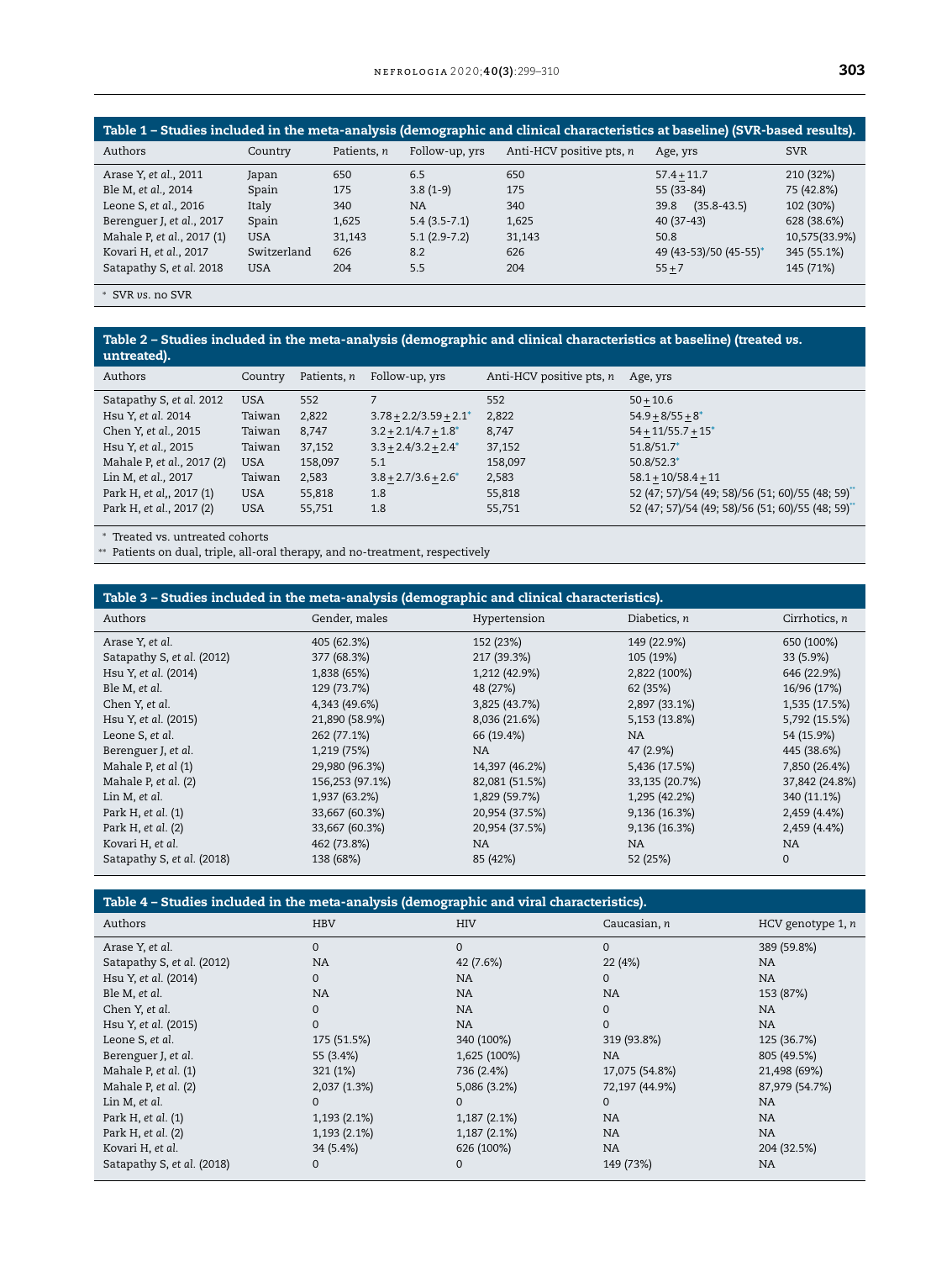<span id="page-5-0"></span>

| Table 5 - Studies included in the meta-analysis (design and therapy). |              |             |                                            |                                                                                                                                           |
|-----------------------------------------------------------------------|--------------|-------------|--------------------------------------------|-------------------------------------------------------------------------------------------------------------------------------------------|
| Authors                                                               | Study design | Outcome     | Population, type                           | Antiviral therapy, type                                                                                                                   |
| Arase Y, et al.                                                       | Retrosp, Co  | <b>CKD</b>  | Inner city residents                       | IFN (Recombinant-IFN $\alpha$ 2a or<br>IFN $\alpha$ 2b, Natural-IFN $\alpha$ or IFN $\beta$ )<br>alone or with ribavirin                  |
| Satapathy S, et al. (2012)                                            | Retrosp, Co  | <b>CKD</b>  | Metropolitan area residents                | IFN-based therapy                                                                                                                         |
| Hsu Y, et al. (2014)                                                  | Case Control | <b>ESRD</b> | National health insurance<br>program Users | Peg-IFN plus RBV                                                                                                                          |
| Ble M, et al.                                                         | Retrosp, Co  | <b>CKD</b>  | Liver transplant recipients                | Peg-IFNα2a or Peg-IFNα2b plus RBV                                                                                                         |
| Chen Y, et al.                                                        | Case Control | <b>CKD</b>  | National health insurance<br>program Users | IFN (IFN $\alpha$ , Peg-IFN $\alpha$ -2a, Peg-<br>IFN $\alpha$ -2b)<br>alone or plus RBV                                                  |
| Hsu Y, et al. (2015)                                                  | Case Control | <b>ESRD</b> | National health insurance<br>program Users | Peg-IFN ( $\alpha$ 2a or 2b)<br>plus RBV                                                                                                  |
| Leone S, et al.                                                       | Retrosp, Co  | <b>CKD</b>  | HIV/HCV co-infected<br>patients            | Peg-IFN (or standard IFN) plus RBV                                                                                                        |
| Berenguer J, et al.                                                   | Prosp, Co    | ESRD andCRF | HIV/HCV co-infected<br>patients            | Peg-IFN $\alpha$ 2a or Peg-IFN $\alpha$ 2b or<br>Standard IFN $\alpha$ plus RBV                                                           |
| Mahale P, et al. (1)<br>Mahale P, et al. (2)                          | Retrosp, Co  | GN          | Veterans                                   | Any IFN alone or plus RBV                                                                                                                 |
| Lin M, et al.                                                         | Case control | <b>ESRD</b> | National health insurance<br>program Users | Peg-IFN alone or plus RBV                                                                                                                 |
| Park H, et al. (1)                                                    | Retrosp, Co  | <b>CKD</b>  | Health insurance program<br><b>Users</b>   | 1) IFN $\alpha$ , IFN $\beta$<br>Peg-IFNα-2a, Peg-IFNα-2b<br>(alone or plus RBV)<br>2) pegIFN/RBV and DAAs<br>3) DAAs with or without RBV |
| Park H, et al. (2)                                                    |              | <b>GN</b>   |                                            |                                                                                                                                           |
| Kovari H, et al.                                                      | Prosp, Co    | <b>CKD</b>  | HIV/HCV co-infected<br>patients            | 1) PegIFN plus RBV<br>2) PegIFN plus RBV and DAAs                                                                                         |
| Satapathy S, et al. (2018)                                            | Retrosp, Co  | <b>ESRD</b> | Liver transplant recipients                | 1) IFN-based therapy<br>2) IFN-based therapy plus DAAs<br>3) DAAs                                                                         |

Arase Y, *et al.* [*15*] HR adjusted for age, gender, body mass index, eGFR, HCV viral load, HCV genotype, AST, ALT, platelet count, type of IFN, uric acid, triglycerides, total cholesterol, diabetes mellitus, hypertension, frequency of contrast imaging per year, antiviral combination with ribavirin

Satapathy S, *et al.* [*16*] OR adjusted for arterial hypertension, body weight, HCV RNA, age, gender, HIV status, diabetes mellitus, intravenous drug abuse, alcohol abuse, race, HCV genotype 1.

Hsu Y, *et al.* [*17*] HR adjusted for age, gender, arterial hypertension, hyperlipidemia, chronic obstructive lung disease, peripheral arterial occlusive disease, cirrhosis, thyroid disorder, aspirin, NSAID, ACEi, ARB, statin, metformin and insulin consumption

Ble M, *et al.* [*18*] RR adjusted for age, gender, arterial hypertension, eGFR, diabetes, cirrhosis, donor age, liver fibrosis, time since EOT, CNI levels 1yr after treatment, fibrosis

Chen Y, *et al.* [*19*] HR adjusted for age, gender, comorbidities (diabetes mellitus, arterial hypertension, coronary artery disease, hyperlipidemia, cirrhosis), geographic region of residence, socio-economic status, urbanization level, enrollee category, number of medical visits, Charlson comorbidity index score

Hsu Y, *et al*. [*20*] HR adjusted for demographic characteristics (age, gender), comorbidities (arterial hypertension, hyperlipidemia, diabetes mellitus, chronic lung disease, peripheral artery disease, cirrhosis, thyroid disorder), Charlson index, hospital level, use of aspirin and NAIDs Leone S, *et al.* [*21*] HR adjusted for baseline covariates (age, calendar year, mode of HIV transmission, HCV genotype, HBsAg status), time-

updated covariates (body mass index, systolic blood pressure, diastolic blood pressure, cirrhosis, cholesterol, tryglicerides, CD4 T-cell count, HIV RNA, number of AIDS events, antiretroviral therapy use-abacavir, tenofovir, ritonavir, atazanavir, lopinavir, indinavir), diabetes mellitus, chronic vascular disease

Berenguer J, *et al.* [*22*] HR adjusted age, gender, previous AIDS-defining conditions, HIV transmission category (injection drug use or not), nadir CD4 T-cell count, combination antiretroviral therapy, HIV RNA status, liver fibrosis-4 score, HCV genotype, and cumulative exposure to selected antiretroviral drugs

Mahale P, *et al.* [*23*] HR adjusted for age, gender, race/ethnicity, period of military service, number of outpatient visits, BMI, smoking, alcohol intake, arterial hypertension, diabetes

Lin M, *et al* [*24*] HR adjusted for propensity score (including gender, age, income, urbanization level, hospital level, medical history, medications) Park H, *et al.* [*25*] HR adjusted for age, gender, diabetes, hypertension, dyslipidemia, chronic obstructive pulmonary disease, coronary artery disease, peripheral vascular disease, cerebrovascular disease, heart failure, ACEI use, ARB use, contraindications to IFN-based therapy, hepatitis A, hepatitis B, alcohol/drug abuse disorders, cirrhosis, decompensated cirrhosis, hepatocellular carcinoma

Kovari H, *et al.* [*26*] IRR adjusted for HIV acquisition category, age, HIV-RNA, smoking, alcohol use, active intravenous drug use, and duration of HIV and HCV infection, HIV type 1 RNA

Satapathy S, *et al.* [27] HR adjusted for propensity score (including age at liver transplant, gender, race/ethnicity, eGFR 3 month after transplant, body mass index, arterial hypertension, diabetes mellitus, proteinuria degree, LDL-cholesterol value, use of mTOR inhibitor or tacrolimus for immunosuppression after LT)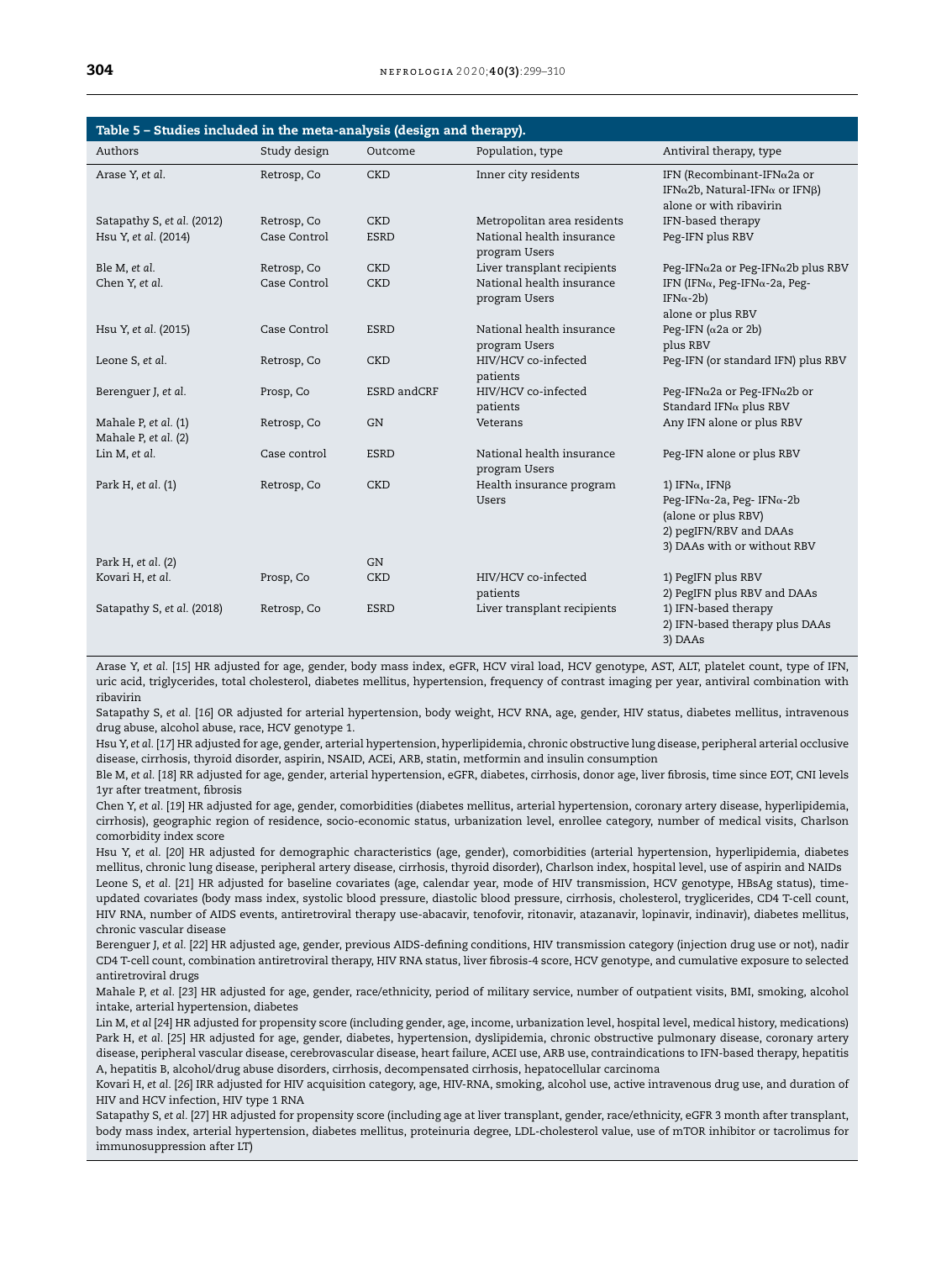<span id="page-6-0"></span>

| Dialysis, renal transplant, chronic renal failure |
|---------------------------------------------------|
|                                                   |
|                                                   |
|                                                   |
|                                                   |
|                                                   |
|                                                   |
|                                                   |
|                                                   |
|                                                   |

<sup>∗</sup> glomerular disease was defined either by the histologic finding of glomerulonephritis on kidney biopsy, or by the presence of at least two of the following clinical signs: proteinuria, hematuria, and reduced estimated glomerular filtration rate (eGFR) < 60mL/min/1.73m2 without alternative cause for chronic kidney disease

the impact of antiviral therapy on the progression of kidney disease among HCV-infected individuals<sup>[18](#page-10-0)</sup>.

The definition of kidney disease adopted by the authors was chronic kidney disease (n= 7), end-stage renal disease  $(n= 3)$ , glomerular disease  $(n= 3)$ , and kidney events  $(n= 2)$ (Table 6). Chronic kidney disease and end-stage renal disease were assessed according to the Kidney Disease Outcomes Quality Initiative/Kidney Disease: Improving Global Outcomes classification.

#### *Summary estimate of outcome (SVR-based studies)*

Some studies  $(n = 7)$  expressed their results according to the viral response after anti-viral therapy [[Table](#page-7-0) 7]. Pooling studies based on viral responses  $(n=7; 34,763)$  unique patients) demonstrated that the risk of kidney disease was greater in patients who did not obtain than those who obtained sustained viral response after anti-HCV treatment; the summary estimate for adjusted risk was 2.5 (95% CI, 1.41; 4.41) ( $P = 0.0016$ ) and between-studies heterogeneity was found (P value by Q test = 0.004). According to the Egger's regression intercept, no publication bias occurred ( $P = 0.58$ ). The quality scores ranged between 4 and 8 stars.

### *Summary estimate of outcome (Treatment vs. No-treatment studies)*

Eight studies (n= 333,312 patients) compared patient cohorts who received vs. those who did not receive antiviral treatment for HCV. The summary estimate for adjusted risk of lower incidence of kidney disease across the eight studies was 0.39 (95% CI, 0.25; 0.612) (P = 0.0001) [\[Table](#page-7-0) 8]. Tests for homogeneity of the adjusted risk across the eight studies gave a Q value of 52,608 (P = 0.0001),  $I^2$  = 86.6; the homogeneity assumption was rejected. The funnel plot concerning the publication bias is reported in [Figure](#page-8-0) 2. The Egger test showed publication bias  $(P = 0.015)$ . The quality scores ranged between 5 and 8 stars.

#### *Stratified analysis and meta-regression*

Stratified analyses are shown in [Tables](#page-7-0) 7–8, no substantial difference in pooled adjusted effect estimates across designs was found even if the homogeneity assumption was rejected in some subsets.

Aggregation of studies comparing treated vs. untreated cohorts ( $n = 7$ ; 321,522 unique patients) reported that the incidence of kidney disease was lower in patients who received antiviral therapy compared to those who had not received it, the summary estimate for adjusted HR of reduced incidence of kidney disease was 0.44 (95% CI, 0.25; 0.63) (P = 0.0001) ([Figure](#page-8-0) 3). Between-studies heterogeneity was noted (P value by Q test  $P = 0.0001$ ). According to the Egger's regression intercept, there was publication bias ( $P = 0.037$ ). [Figure](#page-9-0) 4 shows the adjusted risk of lower incidence of CKD among HCV-infected patients receiving IFN-based therapy (n= 6 reports).

We made meta-regression analysis in the subset of studies  $(n = 8, n = 333,312$  unique patients) comparing patient cohorts who received antiviral therapy for HCV vs. those who did not [\[Table](#page-4-0) 2]. As listed in [Table](#page-9-0) 9, meta-regression demonstrated a significant impact of frequency of cirrhosis ( $P = 0.02$ ), HBV infection (P = 0.0001), arterial hypertension (P = 0.002), DM  $(P = 0.051)$ , and gender (male)  $(P = 0.05)$  on the outcome of interest (adjusted risk of reduced incidence of renal disease among HCV-positive patients after antiviral therapy ended). Other covariates included in the model (age, duration of follow-up, size, reference year) had no effect on the attitude of antiviral therapy in reducing the incidence of kidney disease among HCV-infected patients.

[Figure](#page-9-0) 5 reports that the adjusted HR of lower incidence of kidney disease after antiviral therapy among HCV-infected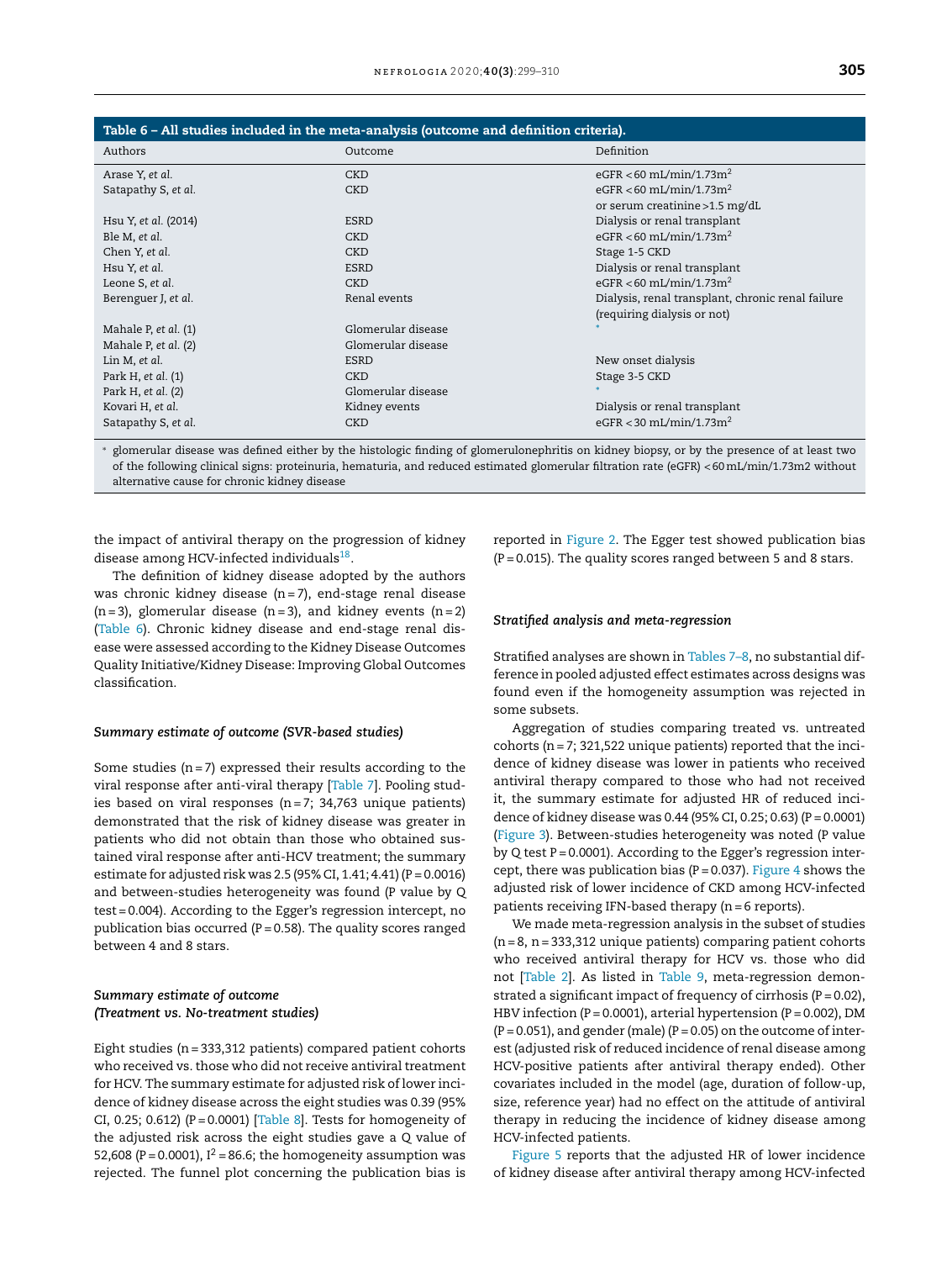## <span id="page-7-0"></span>Table 7 – Summary estimate for adjusted effect estimate among various subgroups of interest (studies based on viral response: No-SVR *vs.* SVR).

|                      | N              | Adjusted effect estimate<br>(random-effects model) | Q value (by<br>Chi-squared test) | I <sup>2</sup> |
|----------------------|----------------|----------------------------------------------------|----------------------------------|----------------|
| No-SVR vs. SVR       | 7              | 2.50(1.41; 4.41)                                   | 19.07                            | 14.2           |
| (all studies)        |                | $(P = 0.0001)$                                     | $(P = 0.004)$                    |                |
| Studies adopting HR  | 6              | 2.46(1.34; 4.53)                                   | 18.6                             | 19.2           |
|                      |                | $(P = 0.003)$                                      | $(P = 0.002)$                    |                |
| Outcome: CKD (stage) | 3              | 2.36(1.22; 4.57)                                   | $2.77$ (NS)                      | 0.73           |
| $3-5)$               |                | $(P = 0.001)$                                      |                                  |                |
| Outcome: CKD (stage) | $\overline{2}$ | 6.88(2.75; 17.2)                                   | $1.06$ (NS)                      | 22.1           |
| $4-5)$               |                | $(P = 0.0001)$                                     |                                  |                |
| Studies from Europe  | $\overline{4}$ | 2.3(1.29; 4.13)                                    | $2.76$ (NS)                      | 12.3           |
|                      |                | $(P = 0.005)$                                      |                                  |                |
| Studies from US      | $\overline{2}$ | 3.26(0.5; 21.3)                                    | 12.9 $(P = 0.003)$               | 32.3           |
|                      |                | $(P = 0.21)$                                       |                                  |                |
| Studies with quality | $\overline{2}$ | 1.36(1.04; 1.78)                                   | $0.9$ (NS)                       | 12.5           |
| score > 6            |                | $(P = 0.02)$                                       |                                  |                |
| Studies with quality | 5              | 3.01(1.61; 5.62)                                   | 8.26 (NS)                        | 14.2           |
| score $< 6$          |                | $(P = 0.005)$                                      |                                  |                |
|                      |                |                                                    |                                  |                |

#### Table 8 – Summary estimate for adjusted effect estimate among various subgroups of interest (Treatment *vs.* No-treatment studies).

|                                                     | N              | Adjusted effect estimate<br>(random-effects model) | Q value<br>(by Chi-squared test) | I2    |
|-----------------------------------------------------|----------------|----------------------------------------------------|----------------------------------|-------|
| Treatment vs. No-treatment<br>(all studies)         | 8              | 0.39(0.259; 0.612)<br>$(P = 0.001)$                | 52.608<br>$(P = 0.0001)$         | 86.69 |
| Studies adopting aHR                                | $\overline{7}$ | $0.44$ (0.25; 0.63)<br>$(P = 0.0001)$              | 47.5<br>$(P = 0.0001)$           | 87.36 |
| Case-control studies                                | $\overline{4}$ | $0.24$ (0.15; 0.39)<br>$(P = 0.0001)$              | 6.06<br>(NS)                     | 50.4  |
| Outcome: CKD studies                                | 3              | 0.451(0.226; 0.9)<br>$(P = 0.024)$                 | 6.47<br>$(P = 0.039)$            | 69.1  |
| Outcome: GN studies                                 | 2              | $0.82$ (0.69; 0.96)<br>$(P = 0.016)$               | 2.12<br>(NS)                     | 0.00  |
| Outcome: ESRD studies                               | 3              | $0.213$ (0.127; 0.35)<br>$(P = 0.0001)$            | 3.87<br>(NS)                     | 48.3  |
| Studies from Asia                                   | 4              | $0.24$ (0.15; 0.39)<br>$(P = 0.0001)$              | 6.06<br>(NS)                     | 50.4  |
| Studies from US                                     | $\overline{4}$ | 0.706 (0.527; 0.946)<br>$(P = 0.002)$              | 7.736<br>$(P = 0.05)$            | 61.2  |
| Studies using ICD-9 code                            | $\overline{7}$ | $0.44$ (0.25; 0.63)<br>$(P = 0.001)$               | 47.5<br>$(P = 0.0001)$           | 87.36 |
| Studies adopting IFN-based<br>therapy               | 6              | 0.29(0.14; 0.59)<br>$(P = 0.001)$                  | 51.4<br>$(P = 0.0001)$           | 90.2  |
| Studies with quality<br>score > 6                   | 6              | 0.459(0.29; 0.72)<br>$(P = 0.001)$                 | 35.09<br>$(P = 0.0001)$          | 85.7  |
| Studies with quality<br>score < 6                   | $\overline{2}$ | 0.29(0.19; 0.43)<br>$(P = 0.001)$                  | 0.78<br>(NS)                     | 0.00  |
| Studies using propensity<br>score matching analysis | 3              | 0.528(0.32; 0.85)<br>$(P = 0.01)$                  | 11.7<br>$(P = 0.008)$            | 74.53 |

patients (when adjusted for the other covariates) becomes more important when the frequency of diabetes increases.

## Discussion

In the last decade, numerous authors have addressed the relationship between hepatitis C and kidney disease. The REVEAL-HCV cohort study, a community-based prospective study conducted in Taiwan, is the latest report on the topic- the adjusted prevalence odds ratio of CKD (defined by

consecutive proteinuria or an estimated glomerular filtration rate under 60 mL/min/1.73m<sup>2</sup>) was 4.99 (95% CIs, 2.25; 11.06) for those with high HCV RNA and genotype  $2^2$  $2^2$ . As mentioned above, HCV infection and CKD are commonly observed in a large proportion of the adult general population; it is difficult, however, to establish whether a simple association exists or whether additional pathogenic mechanisms directly or indirectly link chronic HCV infection to CKD.

The recent publication of reports evaluating the impact of antiviral therapies for HCV upon renal survival gave us the opportunity to deepen the correlation between HCV and CKD.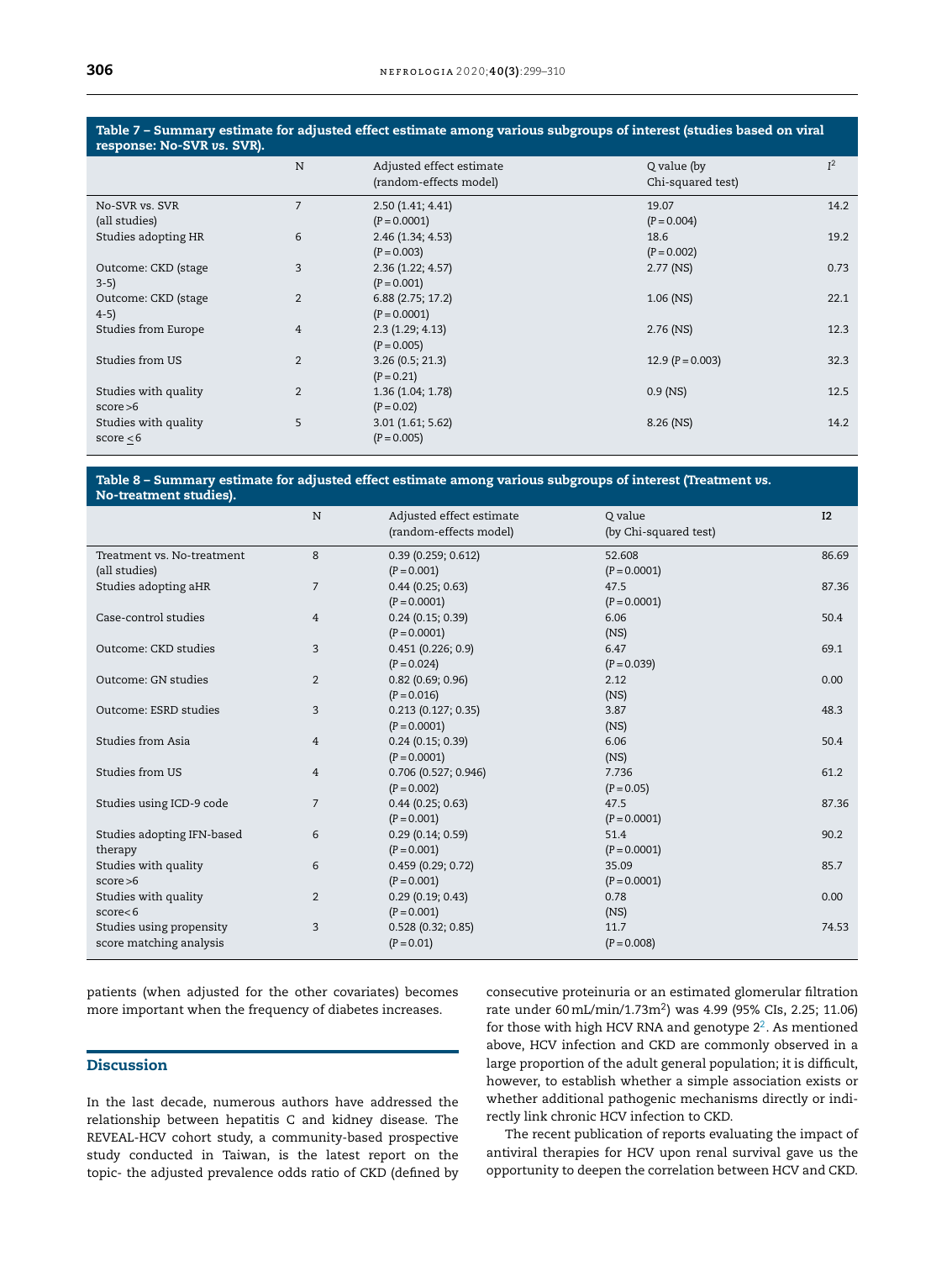<span id="page-8-0"></span>

Figure 2 – Funnel plot of precision by Log Ratio (cohorts who received antiviral therapy *vs.* those who did not; *n* = 8 studies, *n* = 333,312 unique patients).





The vertical line represents the pooled aHR of risk of kidney disease (random-effects model) after comparison. Adjusted HR 0.44 (95% CI, 0.25; 0.63) (*P* = 0.0001). Heterogeneity statistics: *Q-*value (by Chi-squared test) = 47.5, df = 6, *P* = 0.0001; *I* <sup>2</sup> = 87.4%.

The current meta-analysis ( $n = 15$  studies,  $n = 356,825$  patients) suggests that antiviral therapy per se favours renal survival in the HCV-infected population. The summary estimate for the adjusted risk of kidney disease was 0.43 (95% CI, 0.26; 0.69) ( $P = 0.0001$ ) from surveys ( $n = 8$ ) comparing patients who received vs. those who did not receive antiviral treatment. These conclusions appear reliable despite some betweenstudies heterogeneity occurred in some comparisons.

There is growing evidence in medical literature suggesting that HCV infection is not a liver-focused disease but a systemic illness giving several extra-hepatic (including kidney) manifestations. Kidneys appear an important target of the extra-hepatic activity of HCV; HCV can give glomerular

damage through activation and deposition of cryoglobulins<sup>[28](#page-11-0)</sup>. Also, HCV may cause tubulo-interstitial damage via a direct cytopathic effect or antibody immune complex<sup>[29](#page-11-0)</sup>. Additionally, non-immunological pathways (oxidative stress, pro-inflammatory cytokines, liver or peripheral insulin resistance, among others) help the development of renal disease by vascular injury<sup>[30–33](#page-11-0)</sup>. Endothelial dysfunction at kidney level can be promoted by viral replication in the atherosclerotic plaque<sup>[34](#page-11-0)</sup>.

Thus, the results generated by this systematic review and meta-analysis lend further support to the notion that HCV is a risk factor for the acquisition (or progression) of CKD in the adult general population. Prior studies have found a consis-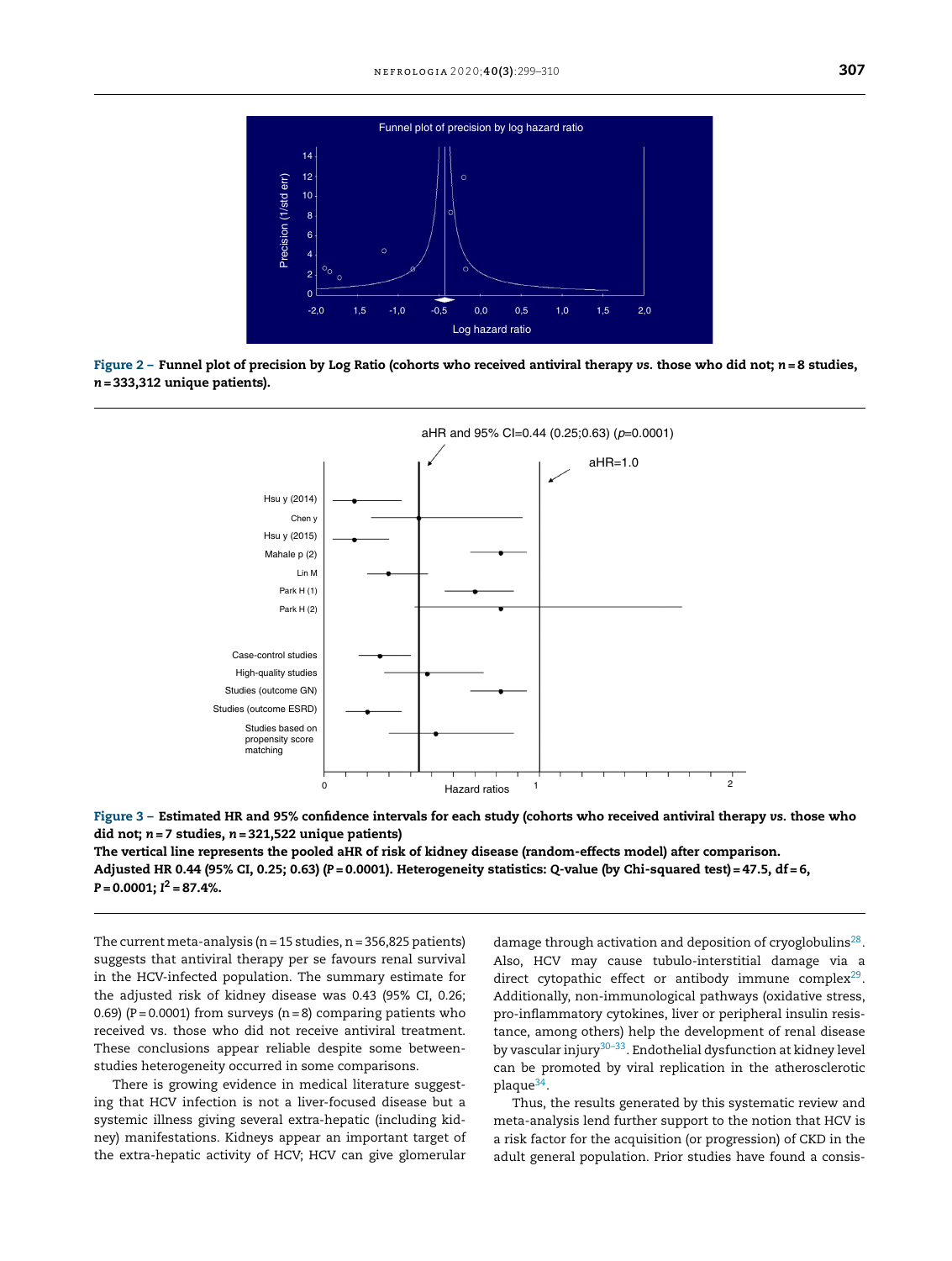<span id="page-9-0"></span>





Figure 5 – Meta-regression: Regression line (and 95% CI) of Log hazard ratio on Diabetes.

tent relationship between anti-HCV positive serologic status and risk of CKD in the developed world; and these have been systematically reviewed  $4$  but the activity of anti-HCV viral therapy on the outcomes has not been reviewed. The effect of anti-HCV antiviral therapy on the risk of renal disease in the general population has not been reviewed to date.

The findings obtained in the current meta-analysis are in keeping with those obtained by other investigators who addressed the influence of HCV eradication on extra-hepatic outcomes including chronic kidney disease. In a retrospective cohort of patients with stage 3 CKD, regression models reported that sustained viral response was associated with a 9.3 (95% CI, 0.44 to 18) mL/min per 1.73m $^2$  increase in eGFR during the 6-month post-treatment follow-up period<sup>[35](#page-11-0)</sup>.

Some authors have already suggested that IFN-based treatments of chronic hepatitis C promote a long-term inhibition of oxidative stress with concomitant improvement of necroinflammatory activity and fibrosis $^{36,37}.$  $^{36,37}.$  $^{36,37}.$  In other words, it remains unclear whether the benefit on hepatic or extrahepatic outcomes conferred from IFN can be attributed to the antiviral activity per se or to the immunomodulatory/antiproliferative properties of IFN. The impact of the newer direct-acting antiviral agents remains to be addressed.

The results from the current meta-analysis present some limitations. First, many reports show retrospective and cohort design- from a theoretical point of view, a randomized controlled trial with placebo gives the best evidence on the efficacy of an intervention. However, a large sample and a long followup are needed to perform a RCT in this setting as the frequency of events is low; also, the current availability of safe and effective drugs (DAAs) for the treatment of HCV makes the randomisation to placebo not ethically acceptable. Secondly, multivariate analysis was performed in all studies but residual confounding (confounding remaining after adjustment) cannot be excluded as full information was not given on various confounders. Data on HCV virology, life style, illicit drug abuse, and family history were often missed. Thirdly, our stratified analysis and meta-regression was not able to capture fully the heterogeneity among studies we have observed. The great heterogeneity observed in some comparisons suggested that all the studies included in the analysis are not functionally identical and this precluded the adoption of a fixed-effects model. Moreover, individual data from each study ('meta-analysis at patient level') were not available; thus, it was impossible to perform our own adjustments even if the studies enrolled in this meta-analysis adjusted for numerous factors ('covariates') that could prove to be potential confounders. Finally, as with all meta-analyses, this study has the potential limitation of publication bias; under publication bias, only results showing either statistical significance and/or the desired direction of the effects are published. In this case, the published literature is merely a selective (and too optimistic) part of all existing knowledge<sup>[38](#page-11-0)</sup>. Our approach to avoid the publication bias is to rely on the retrieval of data from as many sources as possible. However, we have not included trials published as abstracts;

|           | Table 9 – Meta-regression analysis: Impact of continuous variables on adjusted risk* (n = 8 studies, n = 333,312 unique<br>patients* (Random effects model (MM), Z-Distribution, Log hazard ratio). |                |        |         |         |
|-----------|-----------------------------------------------------------------------------------------------------------------------------------------------------------------------------------------------------|----------------|--------|---------|---------|
| Intercept | Regression Coefficient                                                                                                                                                                              | Standard error | 95% CI | Z value | P value |

|                  | $\sim$    |        |                  |         |        |
|------------------|-----------|--------|------------------|---------|--------|
| Intercept        | $-1.8187$ | 0.6105 | $-3.01; -0.622$  | $-2.98$ | 0.0029 |
| Cirrhosis        | 0.0816    | 0.0354 | 0.012; 0.151     | 2.3     | 0.0212 |
| <b>HBV</b>       | 0.9066    | 0.2131 | 0.48:1.324       | 4.25    |        |
| Males            | $-0.0365$ | 0.0192 | $-0.074; 0.0001$ | $-1.91$ | 0.0568 |
| <b>Diabetics</b> | $-0.0138$ | 0.0071 | $-0.027; 0.001$  | $-1.95$ | 0.051  |
| Hypertension     | $-0.0437$ | 0.0145 | 0.0153; 0.072    | 3.02    | 0.0025 |
|                  |           |        |                  |         |        |

∗ (Adjusted risk of reduced incidence of renal disease among HCV-positive patients after antiviral therapy ended)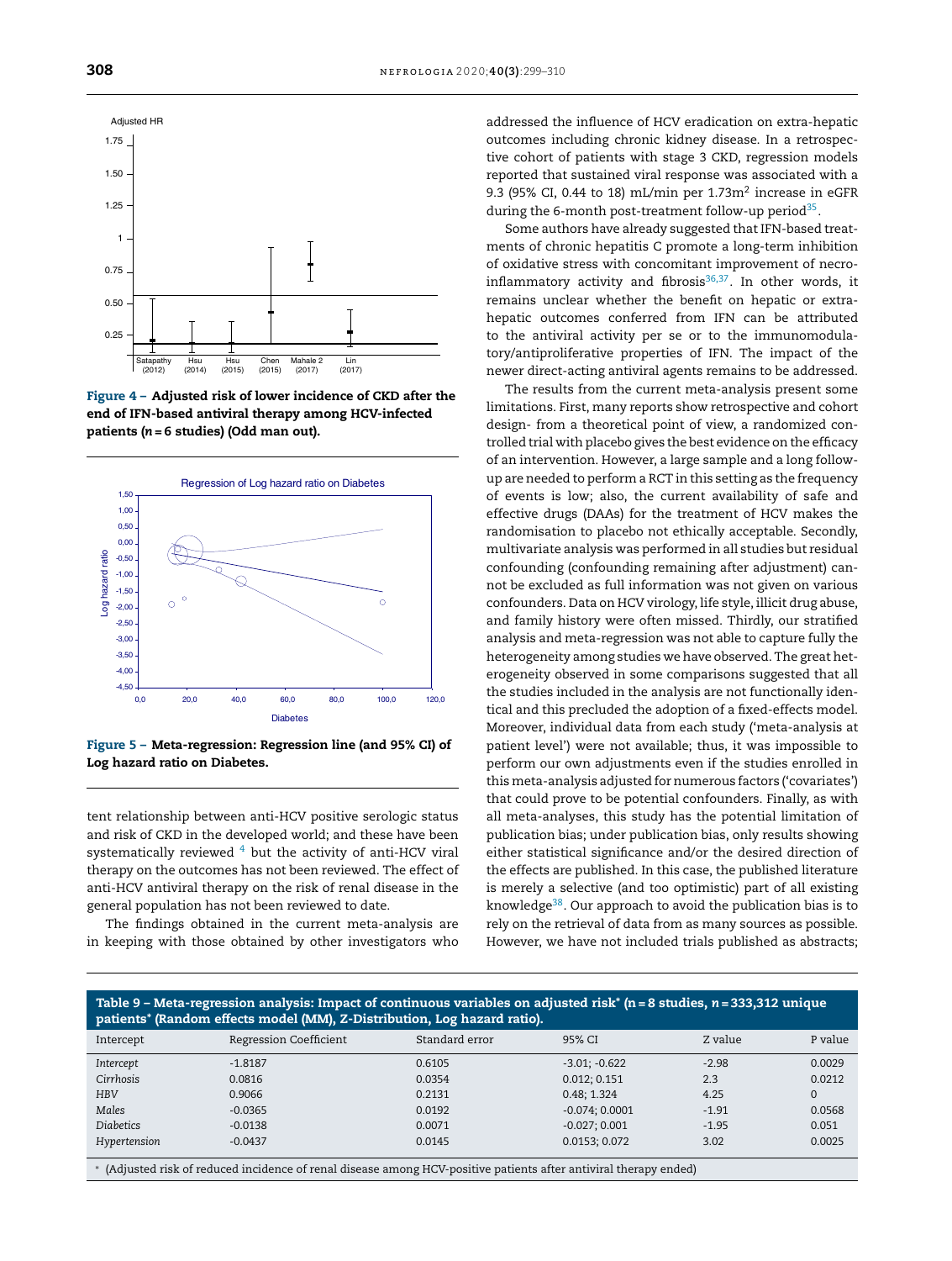<span id="page-10-0"></span>evidence presented in abstract format is often without high quality and can give greater treatment effect<sup>[39](#page-11-0)</sup>.

In conclusion, this meta-analysis shows the reduction of kidney complications among HCV-infected patients who attained viral response after therapy. We need studies provided with prospective design and uniform outcomes; the purpose of antiviral therapy in the current era of DAAs is to treat not only liver disease but also extra-hepatic complications (including kidney outcomes), irrespective of liver disease staging. Early initiation of antiviral therapy to reduce the exposure of HCV among infected individuals is encouraged.

## Funding

No sources of funding were used for the preparation of this manuscript

## Conflict of interest statement

Fabrizio Fabrizi: consultant or advisor to AbbVie and Merck & Co

#### **REFERENCES**

- 1. [Courouge](http://refhub.elsevier.com/S0211-6995(19)30178-X/sbref0200) [M,](http://refhub.elsevier.com/S0211-6995(19)30178-X/sbref0200) [Vallet-Pichard](http://refhub.elsevier.com/S0211-6995(19)30178-X/sbref0200) [A,](http://refhub.elsevier.com/S0211-6995(19)30178-X/sbref0200) [Pol](http://refhub.elsevier.com/S0211-6995(19)30178-X/sbref0200) [S.](http://refhub.elsevier.com/S0211-6995(19)30178-X/sbref0200) [HCV](http://refhub.elsevier.com/S0211-6995(19)30178-X/sbref0200) [and](http://refhub.elsevier.com/S0211-6995(19)30178-X/sbref0200) [the](http://refhub.elsevier.com/S0211-6995(19)30178-X/sbref0200) [kidney.](http://refhub.elsevier.com/S0211-6995(19)30178-X/sbref0200) [Liver](http://refhub.elsevier.com/S0211-6995(19)30178-X/sbref0200) [Int.](http://refhub.elsevier.com/S0211-6995(19)30178-X/sbref0200) [2016;36:S28](http://refhub.elsevier.com/S0211-6995(19)30178-X/sbref0200)–[33.](http://refhub.elsevier.com/S0211-6995(19)30178-X/sbref0200)
- 2. [Lai](http://refhub.elsevier.com/S0211-6995(19)30178-X/sbref0205) [T,](http://refhub.elsevier.com/S0211-6995(19)30178-X/sbref0205) [Lee](http://refhub.elsevier.com/S0211-6995(19)30178-X/sbref0205) [M,](http://refhub.elsevier.com/S0211-6995(19)30178-X/sbref0205) [Yang](http://refhub.elsevier.com/S0211-6995(19)30178-X/sbref0205) [H,](http://refhub.elsevier.com/S0211-6995(19)30178-X/sbref0205) [You](http://refhub.elsevier.com/S0211-6995(19)30178-X/sbref0205) [S,](http://refhub.elsevier.com/S0211-6995(19)30178-X/sbref0205) [Lu](http://refhub.elsevier.com/S0211-6995(19)30178-X/sbref0205) [S,](http://refhub.elsevier.com/S0211-6995(19)30178-X/sbref0205) [Wang](http://refhub.elsevier.com/S0211-6995(19)30178-X/sbref0205) [L,](http://refhub.elsevier.com/S0211-6995(19)30178-X/sbref0205) [et](http://refhub.elsevier.com/S0211-6995(19)30178-X/sbref0205) [al.,](http://refhub.elsevier.com/S0211-6995(19)30178-X/sbref0205) [for](http://refhub.elsevier.com/S0211-6995(19)30178-X/sbref0205) [the](http://refhub.elsevier.com/S0211-6995(19)30178-X/sbref0205) [REVEAL-HCV](http://refhub.elsevier.com/S0211-6995(19)30178-X/sbref0205) [Study](http://refhub.elsevier.com/S0211-6995(19)30178-X/sbref0205) [Group.](http://refhub.elsevier.com/S0211-6995(19)30178-X/sbref0205) [High](http://refhub.elsevier.com/S0211-6995(19)30178-X/sbref0205) [hepatitis](http://refhub.elsevier.com/S0211-6995(19)30178-X/sbref0205) [C](http://refhub.elsevier.com/S0211-6995(19)30178-X/sbref0205) [viral](http://refhub.elsevier.com/S0211-6995(19)30178-X/sbref0205) [load](http://refhub.elsevier.com/S0211-6995(19)30178-X/sbref0205) [and](http://refhub.elsevier.com/S0211-6995(19)30178-X/sbref0205) [genotype](http://refhub.elsevier.com/S0211-6995(19)30178-X/sbref0205) [2](http://refhub.elsevier.com/S0211-6995(19)30178-X/sbref0205) [are](http://refhub.elsevier.com/S0211-6995(19)30178-X/sbref0205) [strong](http://refhub.elsevier.com/S0211-6995(19)30178-X/sbref0205) [predictors](http://refhub.elsevier.com/S0211-6995(19)30178-X/sbref0205) [of](http://refhub.elsevier.com/S0211-6995(19)30178-X/sbref0205) [chronic](http://refhub.elsevier.com/S0211-6995(19)30178-X/sbref0205) [kidney](http://refhub.elsevier.com/S0211-6995(19)30178-X/sbref0205) [disease.](http://refhub.elsevier.com/S0211-6995(19)30178-X/sbref0205) [Kidney](http://refhub.elsevier.com/S0211-6995(19)30178-X/sbref0205) [Int.](http://refhub.elsevier.com/S0211-6995(19)30178-X/sbref0205) [2017;92:703–9.](http://refhub.elsevier.com/S0211-6995(19)30178-X/sbref0205)
- 3. [Glassock](http://refhub.elsevier.com/S0211-6995(19)30178-X/sbref0210) [R,](http://refhub.elsevier.com/S0211-6995(19)30178-X/sbref0210) [Warnock](http://refhub.elsevier.com/S0211-6995(19)30178-X/sbref0210) [D,](http://refhub.elsevier.com/S0211-6995(19)30178-X/sbref0210) [Delanave](http://refhub.elsevier.com/S0211-6995(19)30178-X/sbref0210) [P.](http://refhub.elsevier.com/S0211-6995(19)30178-X/sbref0210) [The](http://refhub.elsevier.com/S0211-6995(19)30178-X/sbref0210) [global](http://refhub.elsevier.com/S0211-6995(19)30178-X/sbref0210) [burden](http://refhub.elsevier.com/S0211-6995(19)30178-X/sbref0210) [of](http://refhub.elsevier.com/S0211-6995(19)30178-X/sbref0210) [chronic](http://refhub.elsevier.com/S0211-6995(19)30178-X/sbref0210) [kidney](http://refhub.elsevier.com/S0211-6995(19)30178-X/sbref0210) [disease:](http://refhub.elsevier.com/S0211-6995(19)30178-X/sbref0210) [estimates,](http://refhub.elsevier.com/S0211-6995(19)30178-X/sbref0210) [variability](http://refhub.elsevier.com/S0211-6995(19)30178-X/sbref0210) [and](http://refhub.elsevier.com/S0211-6995(19)30178-X/sbref0210) [pitfalls.](http://refhub.elsevier.com/S0211-6995(19)30178-X/sbref0210) [Nat](http://refhub.elsevier.com/S0211-6995(19)30178-X/sbref0210) [Rev](http://refhub.elsevier.com/S0211-6995(19)30178-X/sbref0210) [Nephrol.](http://refhub.elsevier.com/S0211-6995(19)30178-X/sbref0210) [2017;13:104–14.](http://refhub.elsevier.com/S0211-6995(19)30178-X/sbref0210)
- 4. [Fabrizi](http://refhub.elsevier.com/S0211-6995(19)30178-X/sbref0215) [F,](http://refhub.elsevier.com/S0211-6995(19)30178-X/sbref0215) [Donato](http://refhub.elsevier.com/S0211-6995(19)30178-X/sbref0215) [F,](http://refhub.elsevier.com/S0211-6995(19)30178-X/sbref0215) [Messa](http://refhub.elsevier.com/S0211-6995(19)30178-X/sbref0215) [P.](http://refhub.elsevier.com/S0211-6995(19)30178-X/sbref0215) [Association](http://refhub.elsevier.com/S0211-6995(19)30178-X/sbref0215) [between](http://refhub.elsevier.com/S0211-6995(19)30178-X/sbref0215) [hepatitis](http://refhub.elsevier.com/S0211-6995(19)30178-X/sbref0215) [C](http://refhub.elsevier.com/S0211-6995(19)30178-X/sbref0215) [virus](http://refhub.elsevier.com/S0211-6995(19)30178-X/sbref0215) [and](http://refhub.elsevier.com/S0211-6995(19)30178-X/sbref0215) [chronic](http://refhub.elsevier.com/S0211-6995(19)30178-X/sbref0215) [kidney](http://refhub.elsevier.com/S0211-6995(19)30178-X/sbref0215) [disease:](http://refhub.elsevier.com/S0211-6995(19)30178-X/sbref0215) [A](http://refhub.elsevier.com/S0211-6995(19)30178-X/sbref0215) [systematic](http://refhub.elsevier.com/S0211-6995(19)30178-X/sbref0215) [review](http://refhub.elsevier.com/S0211-6995(19)30178-X/sbref0215) [and](http://refhub.elsevier.com/S0211-6995(19)30178-X/sbref0215) [meta-analysis.](http://refhub.elsevier.com/S0211-6995(19)30178-X/sbref0215) [Ann](http://refhub.elsevier.com/S0211-6995(19)30178-X/sbref0215) [Hepatol.](http://refhub.elsevier.com/S0211-6995(19)30178-X/sbref0215) [2018;17:364–91.](http://refhub.elsevier.com/S0211-6995(19)30178-X/sbref0215)
- 5. [Goossens](http://refhub.elsevier.com/S0211-6995(19)30178-X/sbref0220) [N,](http://refhub.elsevier.com/S0211-6995(19)30178-X/sbref0220) [Negro](http://refhub.elsevier.com/S0211-6995(19)30178-X/sbref0220) [F.](http://refhub.elsevier.com/S0211-6995(19)30178-X/sbref0220) [Cardiovascular](http://refhub.elsevier.com/S0211-6995(19)30178-X/sbref0220) [manifestations](http://refhub.elsevier.com/S0211-6995(19)30178-X/sbref0220) [of](http://refhub.elsevier.com/S0211-6995(19)30178-X/sbref0220) [hepatitis](http://refhub.elsevier.com/S0211-6995(19)30178-X/sbref0220) [C](http://refhub.elsevier.com/S0211-6995(19)30178-X/sbref0220) [virus.](http://refhub.elsevier.com/S0211-6995(19)30178-X/sbref0220) [Clin](http://refhub.elsevier.com/S0211-6995(19)30178-X/sbref0220) [Liver](http://refhub.elsevier.com/S0211-6995(19)30178-X/sbref0220) [Dis.](http://refhub.elsevier.com/S0211-6995(19)30178-X/sbref0220) [2017;21:465–73.](http://refhub.elsevier.com/S0211-6995(19)30178-X/sbref0220)
- 6. [Nahon](http://refhub.elsevier.com/S0211-6995(19)30178-X/sbref0225) [P,](http://refhub.elsevier.com/S0211-6995(19)30178-X/sbref0225) [Bourcier](http://refhub.elsevier.com/S0211-6995(19)30178-X/sbref0225) [V,](http://refhub.elsevier.com/S0211-6995(19)30178-X/sbref0225) [Lavese](http://refhub.elsevier.com/S0211-6995(19)30178-X/sbref0225) [R,](http://refhub.elsevier.com/S0211-6995(19)30178-X/sbref0225) [Audureau](http://refhub.elsevier.com/S0211-6995(19)30178-X/sbref0225) [E,](http://refhub.elsevier.com/S0211-6995(19)30178-X/sbref0225) [Cagnot](http://refhub.elsevier.com/S0211-6995(19)30178-X/sbref0225) [C,](http://refhub.elsevier.com/S0211-6995(19)30178-X/sbref0225) [Marcellin](http://refhub.elsevier.com/S0211-6995(19)30178-X/sbref0225) [P,](http://refhub.elsevier.com/S0211-6995(19)30178-X/sbref0225) [et](http://refhub.elsevier.com/S0211-6995(19)30178-X/sbref0225) [al.](http://refhub.elsevier.com/S0211-6995(19)30178-X/sbref0225) [ANRS](http://refhub.elsevier.com/S0211-6995(19)30178-X/sbref0225) [CO12](http://refhub.elsevier.com/S0211-6995(19)30178-X/sbref0225) [CirVir](http://refhub.elsevier.com/S0211-6995(19)30178-X/sbref0225) [Group.](http://refhub.elsevier.com/S0211-6995(19)30178-X/sbref0225) [Eradication](http://refhub.elsevier.com/S0211-6995(19)30178-X/sbref0225) [of](http://refhub.elsevier.com/S0211-6995(19)30178-X/sbref0225) [hepatitis](http://refhub.elsevier.com/S0211-6995(19)30178-X/sbref0225) [C](http://refhub.elsevier.com/S0211-6995(19)30178-X/sbref0225) [virus](http://refhub.elsevier.com/S0211-6995(19)30178-X/sbref0225) [infection](http://refhub.elsevier.com/S0211-6995(19)30178-X/sbref0225) [in](http://refhub.elsevier.com/S0211-6995(19)30178-X/sbref0225) [patients](http://refhub.elsevier.com/S0211-6995(19)30178-X/sbref0225) [with](http://refhub.elsevier.com/S0211-6995(19)30178-X/sbref0225) [cirrhosis](http://refhub.elsevier.com/S0211-6995(19)30178-X/sbref0225) [reduces](http://refhub.elsevier.com/S0211-6995(19)30178-X/sbref0225) [risk](http://refhub.elsevier.com/S0211-6995(19)30178-X/sbref0225) [of](http://refhub.elsevier.com/S0211-6995(19)30178-X/sbref0225) [liver](http://refhub.elsevier.com/S0211-6995(19)30178-X/sbref0225) [and](http://refhub.elsevier.com/S0211-6995(19)30178-X/sbref0225) [non-liver](http://refhub.elsevier.com/S0211-6995(19)30178-X/sbref0225) [complications.](http://refhub.elsevier.com/S0211-6995(19)30178-X/sbref0225) [Gastroenterology.](http://refhub.elsevier.com/S0211-6995(19)30178-X/sbref0225) [2017;152:142–56.](http://refhub.elsevier.com/S0211-6995(19)30178-X/sbref0225)
- 7. [Aby](http://refhub.elsevier.com/S0211-6995(19)30178-X/sbref0230) [E,](http://refhub.elsevier.com/S0211-6995(19)30178-X/sbref0230) [Dong](http://refhub.elsevier.com/S0211-6995(19)30178-X/sbref0230) [T,](http://refhub.elsevier.com/S0211-6995(19)30178-X/sbref0230) [Kawamoto](http://refhub.elsevier.com/S0211-6995(19)30178-X/sbref0230) [J,](http://refhub.elsevier.com/S0211-6995(19)30178-X/sbref0230) [Pisegna](http://refhub.elsevier.com/S0211-6995(19)30178-X/sbref0230) [R,](http://refhub.elsevier.com/S0211-6995(19)30178-X/sbref0230) [Benhammou](http://refhub.elsevier.com/S0211-6995(19)30178-X/sbref0230) [N.](http://refhub.elsevier.com/S0211-6995(19)30178-X/sbref0230) [Impact](http://refhub.elsevier.com/S0211-6995(19)30178-X/sbref0230) [of](http://refhub.elsevier.com/S0211-6995(19)30178-X/sbref0230) [sustained](http://refhub.elsevier.com/S0211-6995(19)30178-X/sbref0230) [virologic](http://refhub.elsevier.com/S0211-6995(19)30178-X/sbref0230) [response](http://refhub.elsevier.com/S0211-6995(19)30178-X/sbref0230) [on](http://refhub.elsevier.com/S0211-6995(19)30178-X/sbref0230) [chronic](http://refhub.elsevier.com/S0211-6995(19)30178-X/sbref0230) [kidney](http://refhub.elsevier.com/S0211-6995(19)30178-X/sbref0230) [disease](http://refhub.elsevier.com/S0211-6995(19)30178-X/sbref0230) [progression](http://refhub.elsevier.com/S0211-6995(19)30178-X/sbref0230) [in](http://refhub.elsevier.com/S0211-6995(19)30178-X/sbref0230) [hepatitis](http://refhub.elsevier.com/S0211-6995(19)30178-X/sbref0230) [C.](http://refhub.elsevier.com/S0211-6995(19)30178-X/sbref0230) [World](http://refhub.elsevier.com/S0211-6995(19)30178-X/sbref0230) [J](http://refhub.elsevier.com/S0211-6995(19)30178-X/sbref0230) [Hepatol.](http://refhub.elsevier.com/S0211-6995(19)30178-X/sbref0230) [2017;9:1352–60.](http://refhub.elsevier.com/S0211-6995(19)30178-X/sbref0230)
- 8. [Rossi](http://refhub.elsevier.com/S0211-6995(19)30178-X/sbref0235) [C,](http://refhub.elsevier.com/S0211-6995(19)30178-X/sbref0235) [Saeed](http://refhub.elsevier.com/S0211-6995(19)30178-X/sbref0235) [S,](http://refhub.elsevier.com/S0211-6995(19)30178-X/sbref0235) [Cox](http://refhub.elsevier.com/S0211-6995(19)30178-X/sbref0235) [J,](http://refhub.elsevier.com/S0211-6995(19)30178-X/sbref0235) [Vachon](http://refhub.elsevier.com/S0211-6995(19)30178-X/sbref0235) [ML,](http://refhub.elsevier.com/S0211-6995(19)30178-X/sbref0235) [Martel-Lafferiere](http://refhub.elsevier.com/S0211-6995(19)30178-X/sbref0235) [V,](http://refhub.elsevier.com/S0211-6995(19)30178-X/sbref0235) [Walmsley](http://refhub.elsevier.com/S0211-6995(19)30178-X/sbref0235) [S,](http://refhub.elsevier.com/S0211-6995(19)30178-X/sbref0235) [et](http://refhub.elsevier.com/S0211-6995(19)30178-X/sbref0235) [al.](http://refhub.elsevier.com/S0211-6995(19)30178-X/sbref0235) [for](http://refhub.elsevier.com/S0211-6995(19)30178-X/sbref0235) [the](http://refhub.elsevier.com/S0211-6995(19)30178-X/sbref0235) [Canadian](http://refhub.elsevier.com/S0211-6995(19)30178-X/sbref0235) [Co-Infection](http://refhub.elsevier.com/S0211-6995(19)30178-X/sbref0235) [Cohort](http://refhub.elsevier.com/S0211-6995(19)30178-X/sbref0235) [Investigators.](http://refhub.elsevier.com/S0211-6995(19)30178-X/sbref0235) [Hepatitis](http://refhub.elsevier.com/S0211-6995(19)30178-X/sbref0235) [C](http://refhub.elsevier.com/S0211-6995(19)30178-X/sbref0235) [virus](http://refhub.elsevier.com/S0211-6995(19)30178-X/sbref0235) [cure](http://refhub.elsevier.com/S0211-6995(19)30178-X/sbref0235) [dose](http://refhub.elsevier.com/S0211-6995(19)30178-X/sbref0235) [not](http://refhub.elsevier.com/S0211-6995(19)30178-X/sbref0235) [impact](http://refhub.elsevier.com/S0211-6995(19)30178-X/sbref0235) [kidney](http://refhub.elsevier.com/S0211-6995(19)30178-X/sbref0235) [function](http://refhub.elsevier.com/S0211-6995(19)30178-X/sbref0235) [decline](http://refhub.elsevier.com/S0211-6995(19)30178-X/sbref0235) [in](http://refhub.elsevier.com/S0211-6995(19)30178-X/sbref0235) [HIV-coinfected](http://refhub.elsevier.com/S0211-6995(19)30178-X/sbref0235) [patients.](http://refhub.elsevier.com/S0211-6995(19)30178-X/sbref0235) [AIDS.](http://refhub.elsevier.com/S0211-6995(19)30178-X/sbref0235) [2018;32:751](http://refhub.elsevier.com/S0211-6995(19)30178-X/sbref0235)–[9.](http://refhub.elsevier.com/S0211-6995(19)30178-X/sbref0235)
- 9. [Moher](http://refhub.elsevier.com/S0211-6995(19)30178-X/sbref0240) [D,](http://refhub.elsevier.com/S0211-6995(19)30178-X/sbref0240) [Liberati](http://refhub.elsevier.com/S0211-6995(19)30178-X/sbref0240) [A,](http://refhub.elsevier.com/S0211-6995(19)30178-X/sbref0240) [Tetzlaff](http://refhub.elsevier.com/S0211-6995(19)30178-X/sbref0240) [J,](http://refhub.elsevier.com/S0211-6995(19)30178-X/sbref0240) [Altman](http://refhub.elsevier.com/S0211-6995(19)30178-X/sbref0240) [D,](http://refhub.elsevier.com/S0211-6995(19)30178-X/sbref0240) [Prisma](http://refhub.elsevier.com/S0211-6995(19)30178-X/sbref0240) [Group.](http://refhub.elsevier.com/S0211-6995(19)30178-X/sbref0240) [Preferred](http://refhub.elsevier.com/S0211-6995(19)30178-X/sbref0240) [reporting](http://refhub.elsevier.com/S0211-6995(19)30178-X/sbref0240) [items](http://refhub.elsevier.com/S0211-6995(19)30178-X/sbref0240) [for](http://refhub.elsevier.com/S0211-6995(19)30178-X/sbref0240) [systematic](http://refhub.elsevier.com/S0211-6995(19)30178-X/sbref0240) [reviews](http://refhub.elsevier.com/S0211-6995(19)30178-X/sbref0240) [and](http://refhub.elsevier.com/S0211-6995(19)30178-X/sbref0240) [meta-analyses:](http://refhub.elsevier.com/S0211-6995(19)30178-X/sbref0240) [the](http://refhub.elsevier.com/S0211-6995(19)30178-X/sbref0240) [PRISMA](http://refhub.elsevier.com/S0211-6995(19)30178-X/sbref0240) [statement.](http://refhub.elsevier.com/S0211-6995(19)30178-X/sbref0240) [J](http://refhub.elsevier.com/S0211-6995(19)30178-X/sbref0240) [Clin](http://refhub.elsevier.com/S0211-6995(19)30178-X/sbref0240) [Epidemiol.](http://refhub.elsevier.com/S0211-6995(19)30178-X/sbref0240) [2009;62:1006–12.](http://refhub.elsevier.com/S0211-6995(19)30178-X/sbref0240)
- 10. [Poynard](http://refhub.elsevier.com/S0211-6995(19)30178-X/sbref0245) [T,](http://refhub.elsevier.com/S0211-6995(19)30178-X/sbref0245) [Conn](http://refhub.elsevier.com/S0211-6995(19)30178-X/sbref0245) [H.](http://refhub.elsevier.com/S0211-6995(19)30178-X/sbref0245) [The](http://refhub.elsevier.com/S0211-6995(19)30178-X/sbref0245) [retrieval](http://refhub.elsevier.com/S0211-6995(19)30178-X/sbref0245) [of](http://refhub.elsevier.com/S0211-6995(19)30178-X/sbref0245) [randomised](http://refhub.elsevier.com/S0211-6995(19)30178-X/sbref0245) [clinical](http://refhub.elsevier.com/S0211-6995(19)30178-X/sbref0245) [trials](http://refhub.elsevier.com/S0211-6995(19)30178-X/sbref0245) [in](http://refhub.elsevier.com/S0211-6995(19)30178-X/sbref0245) [liver](http://refhub.elsevier.com/S0211-6995(19)30178-X/sbref0245) [diseases](http://refhub.elsevier.com/S0211-6995(19)30178-X/sbref0245) [from](http://refhub.elsevier.com/S0211-6995(19)30178-X/sbref0245) [medical](http://refhub.elsevier.com/S0211-6995(19)30178-X/sbref0245) [literature.](http://refhub.elsevier.com/S0211-6995(19)30178-X/sbref0245) [A](http://refhub.elsevier.com/S0211-6995(19)30178-X/sbref0245) [comparison](http://refhub.elsevier.com/S0211-6995(19)30178-X/sbref0245) [of](http://refhub.elsevier.com/S0211-6995(19)30178-X/sbref0245) [MEDLARS](http://refhub.elsevier.com/S0211-6995(19)30178-X/sbref0245) [and](http://refhub.elsevier.com/S0211-6995(19)30178-X/sbref0245) [manual](http://refhub.elsevier.com/S0211-6995(19)30178-X/sbref0245) [methods.](http://refhub.elsevier.com/S0211-6995(19)30178-X/sbref0245) [Control](http://refhub.elsevier.com/S0211-6995(19)30178-X/sbref0245) [Clin](http://refhub.elsevier.com/S0211-6995(19)30178-X/sbref0245) [Trials.](http://refhub.elsevier.com/S0211-6995(19)30178-X/sbref0245) [1985;6:271](http://refhub.elsevier.com/S0211-6995(19)30178-X/sbref0245)–[9.](http://refhub.elsevier.com/S0211-6995(19)30178-X/sbref0245)
- 11. Wells G, Shea B, O'Connell D, Peterson J, Welch V, Losos M, *et al.* The Newcastle-Ottawa scale (NOS) for assessing the

quality of nonrandomised studies in meta-analyses. Ottawa Health Research Institute website. Available at: http/www.ohri.ca/programs/clinical epidemiological/oxford.asp. Accessed 16 August 2012.

- 12. [DerSimonian](http://refhub.elsevier.com/S0211-6995(19)30178-X/sbref0255) [R,](http://refhub.elsevier.com/S0211-6995(19)30178-X/sbref0255) [Laird](http://refhub.elsevier.com/S0211-6995(19)30178-X/sbref0255) [N.](http://refhub.elsevier.com/S0211-6995(19)30178-X/sbref0255) [Meta-analysis](http://refhub.elsevier.com/S0211-6995(19)30178-X/sbref0255) [in](http://refhub.elsevier.com/S0211-6995(19)30178-X/sbref0255) [clinical](http://refhub.elsevier.com/S0211-6995(19)30178-X/sbref0255) [trials.](http://refhub.elsevier.com/S0211-6995(19)30178-X/sbref0255) [Control](http://refhub.elsevier.com/S0211-6995(19)30178-X/sbref0255) [Clin](http://refhub.elsevier.com/S0211-6995(19)30178-X/sbref0255) [Trials.](http://refhub.elsevier.com/S0211-6995(19)30178-X/sbref0255) [1986;7:177–88.](http://refhub.elsevier.com/S0211-6995(19)30178-X/sbref0255)
- 13. [Petitti](http://refhub.elsevier.com/S0211-6995(19)30178-X/sbref0260) [D.](http://refhub.elsevier.com/S0211-6995(19)30178-X/sbref0260) [Approaches](http://refhub.elsevier.com/S0211-6995(19)30178-X/sbref0260) [to](http://refhub.elsevier.com/S0211-6995(19)30178-X/sbref0260) [heterogeneity](http://refhub.elsevier.com/S0211-6995(19)30178-X/sbref0260) [in](http://refhub.elsevier.com/S0211-6995(19)30178-X/sbref0260) [meta-analysis.](http://refhub.elsevier.com/S0211-6995(19)30178-X/sbref0260) [Stat](http://refhub.elsevier.com/S0211-6995(19)30178-X/sbref0260) [Med.](http://refhub.elsevier.com/S0211-6995(19)30178-X/sbref0260) [2001;20:3625–33.](http://refhub.elsevier.com/S0211-6995(19)30178-X/sbref0260)
- 14. [Higgins](http://refhub.elsevier.com/S0211-6995(19)30178-X/sbref0265) [J,](http://refhub.elsevier.com/S0211-6995(19)30178-X/sbref0265) [Thompson](http://refhub.elsevier.com/S0211-6995(19)30178-X/sbref0265) [S,](http://refhub.elsevier.com/S0211-6995(19)30178-X/sbref0265) [Deeks](http://refhub.elsevier.com/S0211-6995(19)30178-X/sbref0265) [J,](http://refhub.elsevier.com/S0211-6995(19)30178-X/sbref0265) [Altman](http://refhub.elsevier.com/S0211-6995(19)30178-X/sbref0265) [D.](http://refhub.elsevier.com/S0211-6995(19)30178-X/sbref0265) [Measuring](http://refhub.elsevier.com/S0211-6995(19)30178-X/sbref0265) [inconsistencies](http://refhub.elsevier.com/S0211-6995(19)30178-X/sbref0265) [in](http://refhub.elsevier.com/S0211-6995(19)30178-X/sbref0265) [meta-analysis.](http://refhub.elsevier.com/S0211-6995(19)30178-X/sbref0265) [Br](http://refhub.elsevier.com/S0211-6995(19)30178-X/sbref0265) [J](http://refhub.elsevier.com/S0211-6995(19)30178-X/sbref0265) [Med.](http://refhub.elsevier.com/S0211-6995(19)30178-X/sbref0265) [2003;327:557–60.](http://refhub.elsevier.com/S0211-6995(19)30178-X/sbref0265)
- 15. [Arase](http://refhub.elsevier.com/S0211-6995(19)30178-X/sbref0270) [Y,](http://refhub.elsevier.com/S0211-6995(19)30178-X/sbref0270) [Suzuki](http://refhub.elsevier.com/S0211-6995(19)30178-X/sbref0270) [F,](http://refhub.elsevier.com/S0211-6995(19)30178-X/sbref0270) [Kawamura](http://refhub.elsevier.com/S0211-6995(19)30178-X/sbref0270) [Y,](http://refhub.elsevier.com/S0211-6995(19)30178-X/sbref0270) [Suzuki](http://refhub.elsevier.com/S0211-6995(19)30178-X/sbref0270) [Y,](http://refhub.elsevier.com/S0211-6995(19)30178-X/sbref0270) [Kobayashi](http://refhub.elsevier.com/S0211-6995(19)30178-X/sbref0270) [M,](http://refhub.elsevier.com/S0211-6995(19)30178-X/sbref0270) [Matsumoto](http://refhub.elsevier.com/S0211-6995(19)30178-X/sbref0270) [N,](http://refhub.elsevier.com/S0211-6995(19)30178-X/sbref0270) [et](http://refhub.elsevier.com/S0211-6995(19)30178-X/sbref0270) [al.](http://refhub.elsevier.com/S0211-6995(19)30178-X/sbref0270) [Development](http://refhub.elsevier.com/S0211-6995(19)30178-X/sbref0270) [rate](http://refhub.elsevier.com/S0211-6995(19)30178-X/sbref0270) [of](http://refhub.elsevier.com/S0211-6995(19)30178-X/sbref0270) [chronic](http://refhub.elsevier.com/S0211-6995(19)30178-X/sbref0270) [kidney](http://refhub.elsevier.com/S0211-6995(19)30178-X/sbref0270) [disease](http://refhub.elsevier.com/S0211-6995(19)30178-X/sbref0270) [in](http://refhub.elsevier.com/S0211-6995(19)30178-X/sbref0270) [hepatitis](http://refhub.elsevier.com/S0211-6995(19)30178-X/sbref0270) [C](http://refhub.elsevier.com/S0211-6995(19)30178-X/sbref0270) [virus](http://refhub.elsevier.com/S0211-6995(19)30178-X/sbref0270) [patients](http://refhub.elsevier.com/S0211-6995(19)30178-X/sbref0270) [with](http://refhub.elsevier.com/S0211-6995(19)30178-X/sbref0270) [advanced](http://refhub.elsevier.com/S0211-6995(19)30178-X/sbref0270) [fibrosis](http://refhub.elsevier.com/S0211-6995(19)30178-X/sbref0270) [after](http://refhub.elsevier.com/S0211-6995(19)30178-X/sbref0270) [interferon](http://refhub.elsevier.com/S0211-6995(19)30178-X/sbref0270) [therapy.](http://refhub.elsevier.com/S0211-6995(19)30178-X/sbref0270) [Hepatology](http://refhub.elsevier.com/S0211-6995(19)30178-X/sbref0270) [Research.](http://refhub.elsevier.com/S0211-6995(19)30178-X/sbref0270) [2011;41:946–54.](http://refhub.elsevier.com/S0211-6995(19)30178-X/sbref0270)
- 16. [Satapathy](http://refhub.elsevier.com/S0211-6995(19)30178-X/sbref0275) [S,](http://refhub.elsevier.com/S0211-6995(19)30178-X/sbref0275) [Lingisetty](http://refhub.elsevier.com/S0211-6995(19)30178-X/sbref0275) [C,](http://refhub.elsevier.com/S0211-6995(19)30178-X/sbref0275) [Williams](http://refhub.elsevier.com/S0211-6995(19)30178-X/sbref0275) [S.](http://refhub.elsevier.com/S0211-6995(19)30178-X/sbref0275) [Higher](http://refhub.elsevier.com/S0211-6995(19)30178-X/sbref0275) [prevalence](http://refhub.elsevier.com/S0211-6995(19)30178-X/sbref0275) [of](http://refhub.elsevier.com/S0211-6995(19)30178-X/sbref0275) [chronic](http://refhub.elsevier.com/S0211-6995(19)30178-X/sbref0275) [kidney](http://refhub.elsevier.com/S0211-6995(19)30178-X/sbref0275) [disease](http://refhub.elsevier.com/S0211-6995(19)30178-X/sbref0275) [and](http://refhub.elsevier.com/S0211-6995(19)30178-X/sbref0275) [shorter](http://refhub.elsevier.com/S0211-6995(19)30178-X/sbref0275) [renal](http://refhub.elsevier.com/S0211-6995(19)30178-X/sbref0275) [survival](http://refhub.elsevier.com/S0211-6995(19)30178-X/sbref0275) [in](http://refhub.elsevier.com/S0211-6995(19)30178-X/sbref0275) [patients](http://refhub.elsevier.com/S0211-6995(19)30178-X/sbref0275) [with](http://refhub.elsevier.com/S0211-6995(19)30178-X/sbref0275) [chronic](http://refhub.elsevier.com/S0211-6995(19)30178-X/sbref0275) [hepatitis](http://refhub.elsevier.com/S0211-6995(19)30178-X/sbref0275) [C](http://refhub.elsevier.com/S0211-6995(19)30178-X/sbref0275) [virus](http://refhub.elsevier.com/S0211-6995(19)30178-X/sbref0275) [infection.](http://refhub.elsevier.com/S0211-6995(19)30178-X/sbref0275) [Hepatol](http://refhub.elsevier.com/S0211-6995(19)30178-X/sbref0275) [Int.](http://refhub.elsevier.com/S0211-6995(19)30178-X/sbref0275) [2012;6:369](http://refhub.elsevier.com/S0211-6995(19)30178-X/sbref0275)–[77.](http://refhub.elsevier.com/S0211-6995(19)30178-X/sbref0275)
- 17. [Hsu](http://refhub.elsevier.com/S0211-6995(19)30178-X/sbref0280) [Y,](http://refhub.elsevier.com/S0211-6995(19)30178-X/sbref0280) [Lin](http://refhub.elsevier.com/S0211-6995(19)30178-X/sbref0280) [J,](http://refhub.elsevier.com/S0211-6995(19)30178-X/sbref0280) [Ho](http://refhub.elsevier.com/S0211-6995(19)30178-X/sbref0280) [H,](http://refhub.elsevier.com/S0211-6995(19)30178-X/sbref0280) [Kao](http://refhub.elsevier.com/S0211-6995(19)30178-X/sbref0280) [Y,](http://refhub.elsevier.com/S0211-6995(19)30178-X/sbref0280) [Huang](http://refhub.elsevier.com/S0211-6995(19)30178-X/sbref0280) [Y,](http://refhub.elsevier.com/S0211-6995(19)30178-X/sbref0280) [Hsiao](http://refhub.elsevier.com/S0211-6995(19)30178-X/sbref0280) [N,](http://refhub.elsevier.com/S0211-6995(19)30178-X/sbref0280) [et](http://refhub.elsevier.com/S0211-6995(19)30178-X/sbref0280) [al.](http://refhub.elsevier.com/S0211-6995(19)30178-X/sbref0280) [Antiviral](http://refhub.elsevier.com/S0211-6995(19)30178-X/sbref0280) [treatment](http://refhub.elsevier.com/S0211-6995(19)30178-X/sbref0280) [for](http://refhub.elsevier.com/S0211-6995(19)30178-X/sbref0280) [hepatitis](http://refhub.elsevier.com/S0211-6995(19)30178-X/sbref0280) [C](http://refhub.elsevier.com/S0211-6995(19)30178-X/sbref0280) [virus](http://refhub.elsevier.com/S0211-6995(19)30178-X/sbref0280) [infection](http://refhub.elsevier.com/S0211-6995(19)30178-X/sbref0280) [is](http://refhub.elsevier.com/S0211-6995(19)30178-X/sbref0280) [associated](http://refhub.elsevier.com/S0211-6995(19)30178-X/sbref0280) [with](http://refhub.elsevier.com/S0211-6995(19)30178-X/sbref0280) [improved](http://refhub.elsevier.com/S0211-6995(19)30178-X/sbref0280) [renal](http://refhub.elsevier.com/S0211-6995(19)30178-X/sbref0280) [and](http://refhub.elsevier.com/S0211-6995(19)30178-X/sbref0280) [cardiovascular](http://refhub.elsevier.com/S0211-6995(19)30178-X/sbref0280) [outcomes](http://refhub.elsevier.com/S0211-6995(19)30178-X/sbref0280) [in](http://refhub.elsevier.com/S0211-6995(19)30178-X/sbref0280) [diabetic](http://refhub.elsevier.com/S0211-6995(19)30178-X/sbref0280) [patients.](http://refhub.elsevier.com/S0211-6995(19)30178-X/sbref0280) [Hepatology.](http://refhub.elsevier.com/S0211-6995(19)30178-X/sbref0280) [2014;59:1293](http://refhub.elsevier.com/S0211-6995(19)30178-X/sbref0280)–[302.](http://refhub.elsevier.com/S0211-6995(19)30178-X/sbref0280)
- 18. [Ble](http://refhub.elsevier.com/S0211-6995(19)30178-X/sbref0285) [M,](http://refhub.elsevier.com/S0211-6995(19)30178-X/sbref0285) [Aguilera](http://refhub.elsevier.com/S0211-6995(19)30178-X/sbref0285) [V,](http://refhub.elsevier.com/S0211-6995(19)30178-X/sbref0285) [Rubin](http://refhub.elsevier.com/S0211-6995(19)30178-X/sbref0285) [A,](http://refhub.elsevier.com/S0211-6995(19)30178-X/sbref0285) [Garcia-Eliz](http://refhub.elsevier.com/S0211-6995(19)30178-X/sbref0285) [M,](http://refhub.elsevier.com/S0211-6995(19)30178-X/sbref0285) [Vinaixa](http://refhub.elsevier.com/S0211-6995(19)30178-X/sbref0285) [C,](http://refhub.elsevier.com/S0211-6995(19)30178-X/sbref0285) [Prieto](http://refhub.elsevier.com/S0211-6995(19)30178-X/sbref0285) [M,](http://refhub.elsevier.com/S0211-6995(19)30178-X/sbref0285) [et](http://refhub.elsevier.com/S0211-6995(19)30178-X/sbref0285) [al.](http://refhub.elsevier.com/S0211-6995(19)30178-X/sbref0285) [Improved](http://refhub.elsevier.com/S0211-6995(19)30178-X/sbref0285) [renal](http://refhub.elsevier.com/S0211-6995(19)30178-X/sbref0285) [function](http://refhub.elsevier.com/S0211-6995(19)30178-X/sbref0285) [in](http://refhub.elsevier.com/S0211-6995(19)30178-X/sbref0285) [liver](http://refhub.elsevier.com/S0211-6995(19)30178-X/sbref0285) [transplant](http://refhub.elsevier.com/S0211-6995(19)30178-X/sbref0285) [recipients](http://refhub.elsevier.com/S0211-6995(19)30178-X/sbref0285) [treated](http://refhub.elsevier.com/S0211-6995(19)30178-X/sbref0285) [for](http://refhub.elsevier.com/S0211-6995(19)30178-X/sbref0285) [hepatitis](http://refhub.elsevier.com/S0211-6995(19)30178-X/sbref0285) [C](http://refhub.elsevier.com/S0211-6995(19)30178-X/sbref0285) [virus](http://refhub.elsevier.com/S0211-6995(19)30178-X/sbref0285) [with](http://refhub.elsevier.com/S0211-6995(19)30178-X/sbref0285) [a](http://refhub.elsevier.com/S0211-6995(19)30178-X/sbref0285) [sustained](http://refhub.elsevier.com/S0211-6995(19)30178-X/sbref0285) [virological](http://refhub.elsevier.com/S0211-6995(19)30178-X/sbref0285) [response](http://refhub.elsevier.com/S0211-6995(19)30178-X/sbref0285) [and](http://refhub.elsevier.com/S0211-6995(19)30178-X/sbref0285) [mild](http://refhub.elsevier.com/S0211-6995(19)30178-X/sbref0285) [chronic](http://refhub.elsevier.com/S0211-6995(19)30178-X/sbref0285) [kidney](http://refhub.elsevier.com/S0211-6995(19)30178-X/sbref0285) [disease.](http://refhub.elsevier.com/S0211-6995(19)30178-X/sbref0285) [Liver](http://refhub.elsevier.com/S0211-6995(19)30178-X/sbref0285) [Transplant.](http://refhub.elsevier.com/S0211-6995(19)30178-X/sbref0285) [2014;20:25–34.](http://refhub.elsevier.com/S0211-6995(19)30178-X/sbref0285)
- 19. [Chen](http://refhub.elsevier.com/S0211-6995(19)30178-X/sbref0290) [Y,](http://refhub.elsevier.com/S0211-6995(19)30178-X/sbref0290) [Hwang](http://refhub.elsevier.com/S0211-6995(19)30178-X/sbref0290) [S,](http://refhub.elsevier.com/S0211-6995(19)30178-X/sbref0290) [Li](http://refhub.elsevier.com/S0211-6995(19)30178-X/sbref0290) [C,](http://refhub.elsevier.com/S0211-6995(19)30178-X/sbref0290) [Wu](http://refhub.elsevier.com/S0211-6995(19)30178-X/sbref0290) [C,](http://refhub.elsevier.com/S0211-6995(19)30178-X/sbref0290) [Lin](http://refhub.elsevier.com/S0211-6995(19)30178-X/sbref0290) [A.](http://refhub.elsevier.com/S0211-6995(19)30178-X/sbref0290) [A](http://refhub.elsevier.com/S0211-6995(19)30178-X/sbref0290) [Taiwanese](http://refhub.elsevier.com/S0211-6995(19)30178-X/sbref0290) [nationwide](http://refhub.elsevier.com/S0211-6995(19)30178-X/sbref0290) [cohort](http://refhub.elsevier.com/S0211-6995(19)30178-X/sbref0290) [study](http://refhub.elsevier.com/S0211-6995(19)30178-X/sbref0290) [shows](http://refhub.elsevier.com/S0211-6995(19)30178-X/sbref0290) [interferon-based](http://refhub.elsevier.com/S0211-6995(19)30178-X/sbref0290) [therapy](http://refhub.elsevier.com/S0211-6995(19)30178-X/sbref0290) [for](http://refhub.elsevier.com/S0211-6995(19)30178-X/sbref0290) [chronic](http://refhub.elsevier.com/S0211-6995(19)30178-X/sbref0290) [hepatitis](http://refhub.elsevier.com/S0211-6995(19)30178-X/sbref0290) [C](http://refhub.elsevier.com/S0211-6995(19)30178-X/sbref0290) [reduces](http://refhub.elsevier.com/S0211-6995(19)30178-X/sbref0290) [the](http://refhub.elsevier.com/S0211-6995(19)30178-X/sbref0290) [risk](http://refhub.elsevier.com/S0211-6995(19)30178-X/sbref0290) [of](http://refhub.elsevier.com/S0211-6995(19)30178-X/sbref0290) [chronic](http://refhub.elsevier.com/S0211-6995(19)30178-X/sbref0290) [kidney](http://refhub.elsevier.com/S0211-6995(19)30178-X/sbref0290) [disease.](http://refhub.elsevier.com/S0211-6995(19)30178-X/sbref0290) [Medicine](http://refhub.elsevier.com/S0211-6995(19)30178-X/sbref0290) [\(Baltimore\).](http://refhub.elsevier.com/S0211-6995(19)30178-X/sbref0290) [2015;94:e1334.](http://refhub.elsevier.com/S0211-6995(19)30178-X/sbref0290)
- 20. [Hsu](http://refhub.elsevier.com/S0211-6995(19)30178-X/sbref0295) [Y,](http://refhub.elsevier.com/S0211-6995(19)30178-X/sbref0295) [Ho](http://refhub.elsevier.com/S0211-6995(19)30178-X/sbref0295) [H,](http://refhub.elsevier.com/S0211-6995(19)30178-X/sbref0295) [Huang](http://refhub.elsevier.com/S0211-6995(19)30178-X/sbref0295) [Y,](http://refhub.elsevier.com/S0211-6995(19)30178-X/sbref0295) [Wang](http://refhub.elsevier.com/S0211-6995(19)30178-X/sbref0295) [H,](http://refhub.elsevier.com/S0211-6995(19)30178-X/sbref0295) [Wu](http://refhub.elsevier.com/S0211-6995(19)30178-X/sbref0295) [M,](http://refhub.elsevier.com/S0211-6995(19)30178-X/sbref0295) [Lin](http://refhub.elsevier.com/S0211-6995(19)30178-X/sbref0295) [J,](http://refhub.elsevier.com/S0211-6995(19)30178-X/sbref0295) [et](http://refhub.elsevier.com/S0211-6995(19)30178-X/sbref0295) [al.](http://refhub.elsevier.com/S0211-6995(19)30178-X/sbref0295) [Association](http://refhub.elsevier.com/S0211-6995(19)30178-X/sbref0295) [between](http://refhub.elsevier.com/S0211-6995(19)30178-X/sbref0295) [antiviral](http://refhub.elsevier.com/S0211-6995(19)30178-X/sbref0295) [treatment](http://refhub.elsevier.com/S0211-6995(19)30178-X/sbref0295) [and](http://refhub.elsevier.com/S0211-6995(19)30178-X/sbref0295) [extra-hepatic](http://refhub.elsevier.com/S0211-6995(19)30178-X/sbref0295) [outcomes](http://refhub.elsevier.com/S0211-6995(19)30178-X/sbref0295) [in](http://refhub.elsevier.com/S0211-6995(19)30178-X/sbref0295) [patients](http://refhub.elsevier.com/S0211-6995(19)30178-X/sbref0295) [with](http://refhub.elsevier.com/S0211-6995(19)30178-X/sbref0295) [hepatitis](http://refhub.elsevier.com/S0211-6995(19)30178-X/sbref0295) [C](http://refhub.elsevier.com/S0211-6995(19)30178-X/sbref0295) [virus](http://refhub.elsevier.com/S0211-6995(19)30178-X/sbref0295) [infection.](http://refhub.elsevier.com/S0211-6995(19)30178-X/sbref0295) [Gut.](http://refhub.elsevier.com/S0211-6995(19)30178-X/sbref0295) [2015;64:495–503.](http://refhub.elsevier.com/S0211-6995(19)30178-X/sbref0295)
- 21. [Leone](http://refhub.elsevier.com/S0211-6995(19)30178-X/sbref0300) [S,](http://refhub.elsevier.com/S0211-6995(19)30178-X/sbref0300) [Prosperi](http://refhub.elsevier.com/S0211-6995(19)30178-X/sbref0300) [M,](http://refhub.elsevier.com/S0211-6995(19)30178-X/sbref0300) [Costarelli](http://refhub.elsevier.com/S0211-6995(19)30178-X/sbref0300) [S,](http://refhub.elsevier.com/S0211-6995(19)30178-X/sbref0300) [Nasta](http://refhub.elsevier.com/S0211-6995(19)30178-X/sbref0300) [P,](http://refhub.elsevier.com/S0211-6995(19)30178-X/sbref0300) [Maggiolo](http://refhub.elsevier.com/S0211-6995(19)30178-X/sbref0300) [F,](http://refhub.elsevier.com/S0211-6995(19)30178-X/sbref0300) [Di](http://refhub.elsevier.com/S0211-6995(19)30178-X/sbref0300) [Giambenedetto](http://refhub.elsevier.com/S0211-6995(19)30178-X/sbref0300) [S,](http://refhub.elsevier.com/S0211-6995(19)30178-X/sbref0300) [et](http://refhub.elsevier.com/S0211-6995(19)30178-X/sbref0300) [al.](http://refhub.elsevier.com/S0211-6995(19)30178-X/sbref0300) [Incidence](http://refhub.elsevier.com/S0211-6995(19)30178-X/sbref0300) [and](http://refhub.elsevier.com/S0211-6995(19)30178-X/sbref0300) [predictors](http://refhub.elsevier.com/S0211-6995(19)30178-X/sbref0300) [of](http://refhub.elsevier.com/S0211-6995(19)30178-X/sbref0300) [cardiovascular](http://refhub.elsevier.com/S0211-6995(19)30178-X/sbref0300) [disease,](http://refhub.elsevier.com/S0211-6995(19)30178-X/sbref0300) [chronic](http://refhub.elsevier.com/S0211-6995(19)30178-X/sbref0300) [kidney](http://refhub.elsevier.com/S0211-6995(19)30178-X/sbref0300) [disease,](http://refhub.elsevier.com/S0211-6995(19)30178-X/sbref0300) [and](http://refhub.elsevier.com/S0211-6995(19)30178-X/sbref0300) [diabetes](http://refhub.elsevier.com/S0211-6995(19)30178-X/sbref0300) [in](http://refhub.elsevier.com/S0211-6995(19)30178-X/sbref0300) [HIV/HCV](http://refhub.elsevier.com/S0211-6995(19)30178-X/sbref0300) [co-infected](http://refhub.elsevier.com/S0211-6995(19)30178-X/sbref0300) [patients](http://refhub.elsevier.com/S0211-6995(19)30178-X/sbref0300) [who](http://refhub.elsevier.com/S0211-6995(19)30178-X/sbref0300) [achieved](http://refhub.elsevier.com/S0211-6995(19)30178-X/sbref0300) [sustained](http://refhub.elsevier.com/S0211-6995(19)30178-X/sbref0300) [virological](http://refhub.elsevier.com/S0211-6995(19)30178-X/sbref0300) [response.](http://refhub.elsevier.com/S0211-6995(19)30178-X/sbref0300) [Eur](http://refhub.elsevier.com/S0211-6995(19)30178-X/sbref0300) [J](http://refhub.elsevier.com/S0211-6995(19)30178-X/sbref0300) [Clin](http://refhub.elsevier.com/S0211-6995(19)30178-X/sbref0300) [Microbiol](http://refhub.elsevier.com/S0211-6995(19)30178-X/sbref0300) [Infect](http://refhub.elsevier.com/S0211-6995(19)30178-X/sbref0300) [Dis.](http://refhub.elsevier.com/S0211-6995(19)30178-X/sbref0300) [2016;35:1511–20.](http://refhub.elsevier.com/S0211-6995(19)30178-X/sbref0300)
- 22. [Berenguer](http://refhub.elsevier.com/S0211-6995(19)30178-X/sbref0305) [J,](http://refhub.elsevier.com/S0211-6995(19)30178-X/sbref0305) [Rodriguez-Castellano](http://refhub.elsevier.com/S0211-6995(19)30178-X/sbref0305) [E,](http://refhub.elsevier.com/S0211-6995(19)30178-X/sbref0305) [Carrero](http://refhub.elsevier.com/S0211-6995(19)30178-X/sbref0305) [A,](http://refhub.elsevier.com/S0211-6995(19)30178-X/sbref0305) [Von](http://refhub.elsevier.com/S0211-6995(19)30178-X/sbref0305) [Wichmann](http://refhub.elsevier.com/S0211-6995(19)30178-X/sbref0305) [M,](http://refhub.elsevier.com/S0211-6995(19)30178-X/sbref0305) [Montero](http://refhub.elsevier.com/S0211-6995(19)30178-X/sbref0305) [M,](http://refhub.elsevier.com/S0211-6995(19)30178-X/sbref0305) [Galindo](http://refhub.elsevier.com/S0211-6995(19)30178-X/sbref0305) [M,](http://refhub.elsevier.com/S0211-6995(19)30178-X/sbref0305) [et](http://refhub.elsevier.com/S0211-6995(19)30178-X/sbref0305) [al.,](http://refhub.elsevier.com/S0211-6995(19)30178-X/sbref0305) [the](http://refhub.elsevier.com/S0211-6995(19)30178-X/sbref0305) [GESIDA](http://refhub.elsevier.com/S0211-6995(19)30178-X/sbref0305) [HIV/HCV](http://refhub.elsevier.com/S0211-6995(19)30178-X/sbref0305) [Cohort](http://refhub.elsevier.com/S0211-6995(19)30178-X/sbref0305) [Study](http://refhub.elsevier.com/S0211-6995(19)30178-X/sbref0305) [Group.](http://refhub.elsevier.com/S0211-6995(19)30178-X/sbref0305) [Eradication](http://refhub.elsevier.com/S0211-6995(19)30178-X/sbref0305) [of](http://refhub.elsevier.com/S0211-6995(19)30178-X/sbref0305) [hepatitis](http://refhub.elsevier.com/S0211-6995(19)30178-X/sbref0305) [C](http://refhub.elsevier.com/S0211-6995(19)30178-X/sbref0305) [virus](http://refhub.elsevier.com/S0211-6995(19)30178-X/sbref0305) [and](http://refhub.elsevier.com/S0211-6995(19)30178-X/sbref0305) [non-liver-related](http://refhub.elsevier.com/S0211-6995(19)30178-X/sbref0305) [non-acquired](http://refhub.elsevier.com/S0211-6995(19)30178-X/sbref0305) [immune](http://refhub.elsevier.com/S0211-6995(19)30178-X/sbref0305) [deficiency](http://refhub.elsevier.com/S0211-6995(19)30178-X/sbref0305) [syndrome-related](http://refhub.elsevier.com/S0211-6995(19)30178-X/sbref0305) [events](http://refhub.elsevier.com/S0211-6995(19)30178-X/sbref0305) [in](http://refhub.elsevier.com/S0211-6995(19)30178-X/sbref0305) [human](http://refhub.elsevier.com/S0211-6995(19)30178-X/sbref0305) [immunodeficiency](http://refhub.elsevier.com/S0211-6995(19)30178-X/sbref0305) [virus/hepatitis](http://refhub.elsevier.com/S0211-6995(19)30178-X/sbref0305) [C](http://refhub.elsevier.com/S0211-6995(19)30178-X/sbref0305) [virus](http://refhub.elsevier.com/S0211-6995(19)30178-X/sbref0305) [coinfection.](http://refhub.elsevier.com/S0211-6995(19)30178-X/sbref0305) [Hepatology.](http://refhub.elsevier.com/S0211-6995(19)30178-X/sbref0305) [2017;66:344–56.](http://refhub.elsevier.com/S0211-6995(19)30178-X/sbref0305)
- 23. [Mahale](http://refhub.elsevier.com/S0211-6995(19)30178-X/sbref0310) [P,](http://refhub.elsevier.com/S0211-6995(19)30178-X/sbref0310) [Engels](http://refhub.elsevier.com/S0211-6995(19)30178-X/sbref0310) [A,](http://refhub.elsevier.com/S0211-6995(19)30178-X/sbref0310) [Li](http://refhub.elsevier.com/S0211-6995(19)30178-X/sbref0310) [R,](http://refhub.elsevier.com/S0211-6995(19)30178-X/sbref0310) [Torres](http://refhub.elsevier.com/S0211-6995(19)30178-X/sbref0310) [H,](http://refhub.elsevier.com/S0211-6995(19)30178-X/sbref0310) [Hwang](http://refhub.elsevier.com/S0211-6995(19)30178-X/sbref0310) [L,](http://refhub.elsevier.com/S0211-6995(19)30178-X/sbref0310) [Brown](http://refhub.elsevier.com/S0211-6995(19)30178-X/sbref0310) [E,](http://refhub.elsevier.com/S0211-6995(19)30178-X/sbref0310) [et](http://refhub.elsevier.com/S0211-6995(19)30178-X/sbref0310) [al.](http://refhub.elsevier.com/S0211-6995(19)30178-X/sbref0310) [The](http://refhub.elsevier.com/S0211-6995(19)30178-X/sbref0310) [effect](http://refhub.elsevier.com/S0211-6995(19)30178-X/sbref0310) [of](http://refhub.elsevier.com/S0211-6995(19)30178-X/sbref0310) [sustained](http://refhub.elsevier.com/S0211-6995(19)30178-X/sbref0310) [virological](http://refhub.elsevier.com/S0211-6995(19)30178-X/sbref0310) [response](http://refhub.elsevier.com/S0211-6995(19)30178-X/sbref0310) [on](http://refhub.elsevier.com/S0211-6995(19)30178-X/sbref0310) [the](http://refhub.elsevier.com/S0211-6995(19)30178-X/sbref0310) [risk](http://refhub.elsevier.com/S0211-6995(19)30178-X/sbref0310) [of](http://refhub.elsevier.com/S0211-6995(19)30178-X/sbref0310) [extrahepatic](http://refhub.elsevier.com/S0211-6995(19)30178-X/sbref0310) [manifestations](http://refhub.elsevier.com/S0211-6995(19)30178-X/sbref0310) [of](http://refhub.elsevier.com/S0211-6995(19)30178-X/sbref0310) [hepatitis](http://refhub.elsevier.com/S0211-6995(19)30178-X/sbref0310) [C](http://refhub.elsevier.com/S0211-6995(19)30178-X/sbref0310) [virus](http://refhub.elsevier.com/S0211-6995(19)30178-X/sbref0310) [infection.](http://refhub.elsevier.com/S0211-6995(19)30178-X/sbref0310) [Gut.](http://refhub.elsevier.com/S0211-6995(19)30178-X/sbref0310) [2018;67:553](http://refhub.elsevier.com/S0211-6995(19)30178-X/sbref0310)–[61.](http://refhub.elsevier.com/S0211-6995(19)30178-X/sbref0310)
- 24. [Lin](http://refhub.elsevier.com/S0211-6995(19)30178-X/sbref0315) [M,](http://refhub.elsevier.com/S0211-6995(19)30178-X/sbref0315) [Chen](http://refhub.elsevier.com/S0211-6995(19)30178-X/sbref0315) [T,](http://refhub.elsevier.com/S0211-6995(19)30178-X/sbref0315) [Lin](http://refhub.elsevier.com/S0211-6995(19)30178-X/sbref0315) [W,](http://refhub.elsevier.com/S0211-6995(19)30178-X/sbref0315) [Liu](http://refhub.elsevier.com/S0211-6995(19)30178-X/sbref0315) [C,](http://refhub.elsevier.com/S0211-6995(19)30178-X/sbref0315) [Hsieh](http://refhub.elsevier.com/S0211-6995(19)30178-X/sbref0315) [Y,](http://refhub.elsevier.com/S0211-6995(19)30178-X/sbref0315) [Chiu](http://refhub.elsevier.com/S0211-6995(19)30178-X/sbref0315) [W,](http://refhub.elsevier.com/S0211-6995(19)30178-X/sbref0315) [et](http://refhub.elsevier.com/S0211-6995(19)30178-X/sbref0315) [al.](http://refhub.elsevier.com/S0211-6995(19)30178-X/sbref0315) [Add-on](http://refhub.elsevier.com/S0211-6995(19)30178-X/sbref0315) [neurological](http://refhub.elsevier.com/S0211-6995(19)30178-X/sbref0315) [benefits](http://refhub.elsevier.com/S0211-6995(19)30178-X/sbref0315) [of](http://refhub.elsevier.com/S0211-6995(19)30178-X/sbref0315) [antiviral](http://refhub.elsevier.com/S0211-6995(19)30178-X/sbref0315) [therapy](http://refhub.elsevier.com/S0211-6995(19)30178-X/sbref0315) [in](http://refhub.elsevier.com/S0211-6995(19)30178-X/sbref0315) [HCV](http://refhub.elsevier.com/S0211-6995(19)30178-X/sbref0315) [patients](http://refhub.elsevier.com/S0211-6995(19)30178-X/sbref0315) [with](http://refhub.elsevier.com/S0211-6995(19)30178-X/sbref0315) [chronic](http://refhub.elsevier.com/S0211-6995(19)30178-X/sbref0315) [kidney](http://refhub.elsevier.com/S0211-6995(19)30178-X/sbref0315) [disease-](http://refhub.elsevier.com/S0211-6995(19)30178-X/sbref0315) [a](http://refhub.elsevier.com/S0211-6995(19)30178-X/sbref0315) [nationwide](http://refhub.elsevier.com/S0211-6995(19)30178-X/sbref0315) [cohort](http://refhub.elsevier.com/S0211-6995(19)30178-X/sbref0315) [study.](http://refhub.elsevier.com/S0211-6995(19)30178-X/sbref0315) [BMC](http://refhub.elsevier.com/S0211-6995(19)30178-X/sbref0315) [Gastroenterology.](http://refhub.elsevier.com/S0211-6995(19)30178-X/sbref0315) [2017;17:99.](http://refhub.elsevier.com/S0211-6995(19)30178-X/sbref0315)
- 25. Park H, Chen C, Wang W, Henry L, Cook R, Nelson D. Chronic hepatitis C increases the risk of chronic kidney disease while effective treatment decreases the incidence of CKD. Hepatology. 2017 Sep 5, [http://dx.doi.org/10.1002/hep.29505](dx.doi.org/10.1002/hep.29505) [Epub ahead of print].
- 26. [Kovari](http://refhub.elsevier.com/S0211-6995(19)30178-X/sbref0325) [H,](http://refhub.elsevier.com/S0211-6995(19)30178-X/sbref0325) [Rauch](http://refhub.elsevier.com/S0211-6995(19)30178-X/sbref0325) [A,](http://refhub.elsevier.com/S0211-6995(19)30178-X/sbref0325) [Kouyos](http://refhub.elsevier.com/S0211-6995(19)30178-X/sbref0325) [R,](http://refhub.elsevier.com/S0211-6995(19)30178-X/sbref0325) [Rougemont](http://refhub.elsevier.com/S0211-6995(19)30178-X/sbref0325) [M,](http://refhub.elsevier.com/S0211-6995(19)30178-X/sbref0325) [Cavassini](http://refhub.elsevier.com/S0211-6995(19)30178-X/sbref0325) [M,](http://refhub.elsevier.com/S0211-6995(19)30178-X/sbref0325) [Schmid](http://refhub.elsevier.com/S0211-6995(19)30178-X/sbref0325) [P,](http://refhub.elsevier.com/S0211-6995(19)30178-X/sbref0325) [et](http://refhub.elsevier.com/S0211-6995(19)30178-X/sbref0325) [al.](http://refhub.elsevier.com/S0211-6995(19)30178-X/sbref0325) [for](http://refhub.elsevier.com/S0211-6995(19)30178-X/sbref0325) [the](http://refhub.elsevier.com/S0211-6995(19)30178-X/sbref0325) [Swiss](http://refhub.elsevier.com/S0211-6995(19)30178-X/sbref0325) [HIV](http://refhub.elsevier.com/S0211-6995(19)30178-X/sbref0325) [Cohort](http://refhub.elsevier.com/S0211-6995(19)30178-X/sbref0325) [Study.](http://refhub.elsevier.com/S0211-6995(19)30178-X/sbref0325) [Hepatitis](http://refhub.elsevier.com/S0211-6995(19)30178-X/sbref0325) [C](http://refhub.elsevier.com/S0211-6995(19)30178-X/sbref0325) [infection](http://refhub.elsevier.com/S0211-6995(19)30178-X/sbref0325) [and](http://refhub.elsevier.com/S0211-6995(19)30178-X/sbref0325) [the](http://refhub.elsevier.com/S0211-6995(19)30178-X/sbref0325) [risk](http://refhub.elsevier.com/S0211-6995(19)30178-X/sbref0325) [of](http://refhub.elsevier.com/S0211-6995(19)30178-X/sbref0325) [non-liver-related](http://refhub.elsevier.com/S0211-6995(19)30178-X/sbref0325) [morbidity](http://refhub.elsevier.com/S0211-6995(19)30178-X/sbref0325) [and](http://refhub.elsevier.com/S0211-6995(19)30178-X/sbref0325) [mortality](http://refhub.elsevier.com/S0211-6995(19)30178-X/sbref0325) [in](http://refhub.elsevier.com/S0211-6995(19)30178-X/sbref0325) [HIV-infected](http://refhub.elsevier.com/S0211-6995(19)30178-X/sbref0325) [persons](http://refhub.elsevier.com/S0211-6995(19)30178-X/sbref0325) [in](http://refhub.elsevier.com/S0211-6995(19)30178-X/sbref0325) [the](http://refhub.elsevier.com/S0211-6995(19)30178-X/sbref0325) [Swiss](http://refhub.elsevier.com/S0211-6995(19)30178-X/sbref0325) [HIV](http://refhub.elsevier.com/S0211-6995(19)30178-X/sbref0325) [Cohort](http://refhub.elsevier.com/S0211-6995(19)30178-X/sbref0325) [Study.](http://refhub.elsevier.com/S0211-6995(19)30178-X/sbref0325) [Clin](http://refhub.elsevier.com/S0211-6995(19)30178-X/sbref0325) [Infect](http://refhub.elsevier.com/S0211-6995(19)30178-X/sbref0325) [Dis.](http://refhub.elsevier.com/S0211-6995(19)30178-X/sbref0325) [2017;64:490–7.](http://refhub.elsevier.com/S0211-6995(19)30178-X/sbref0325)
- 27. [Satapathy](http://refhub.elsevier.com/S0211-6995(19)30178-X/sbref0330) [S,](http://refhub.elsevier.com/S0211-6995(19)30178-X/sbref0330) [Joglekar](http://refhub.elsevier.com/S0211-6995(19)30178-X/sbref0330) [K,](http://refhub.elsevier.com/S0211-6995(19)30178-X/sbref0330) [Molnar](http://refhub.elsevier.com/S0211-6995(19)30178-X/sbref0330) [M,](http://refhub.elsevier.com/S0211-6995(19)30178-X/sbref0330) [Ali](http://refhub.elsevier.com/S0211-6995(19)30178-X/sbref0330) [B,](http://refhub.elsevier.com/S0211-6995(19)30178-X/sbref0330) [Gonzalez](http://refhub.elsevier.com/S0211-6995(19)30178-X/sbref0330) [H,](http://refhub.elsevier.com/S0211-6995(19)30178-X/sbref0330) [Vanatta](http://refhub.elsevier.com/S0211-6995(19)30178-X/sbref0330) [J,](http://refhub.elsevier.com/S0211-6995(19)30178-X/sbref0330) [et](http://refhub.elsevier.com/S0211-6995(19)30178-X/sbref0330) [al.](http://refhub.elsevier.com/S0211-6995(19)30178-X/sbref0330) [Achieving](http://refhub.elsevier.com/S0211-6995(19)30178-X/sbref0330) [sustained](http://refhub.elsevier.com/S0211-6995(19)30178-X/sbref0330) [virologic](http://refhub.elsevier.com/S0211-6995(19)30178-X/sbref0330) [response](http://refhub.elsevier.com/S0211-6995(19)30178-X/sbref0330) [in](http://refhub.elsevier.com/S0211-6995(19)30178-X/sbref0330) [liver](http://refhub.elsevier.com/S0211-6995(19)30178-X/sbref0330)